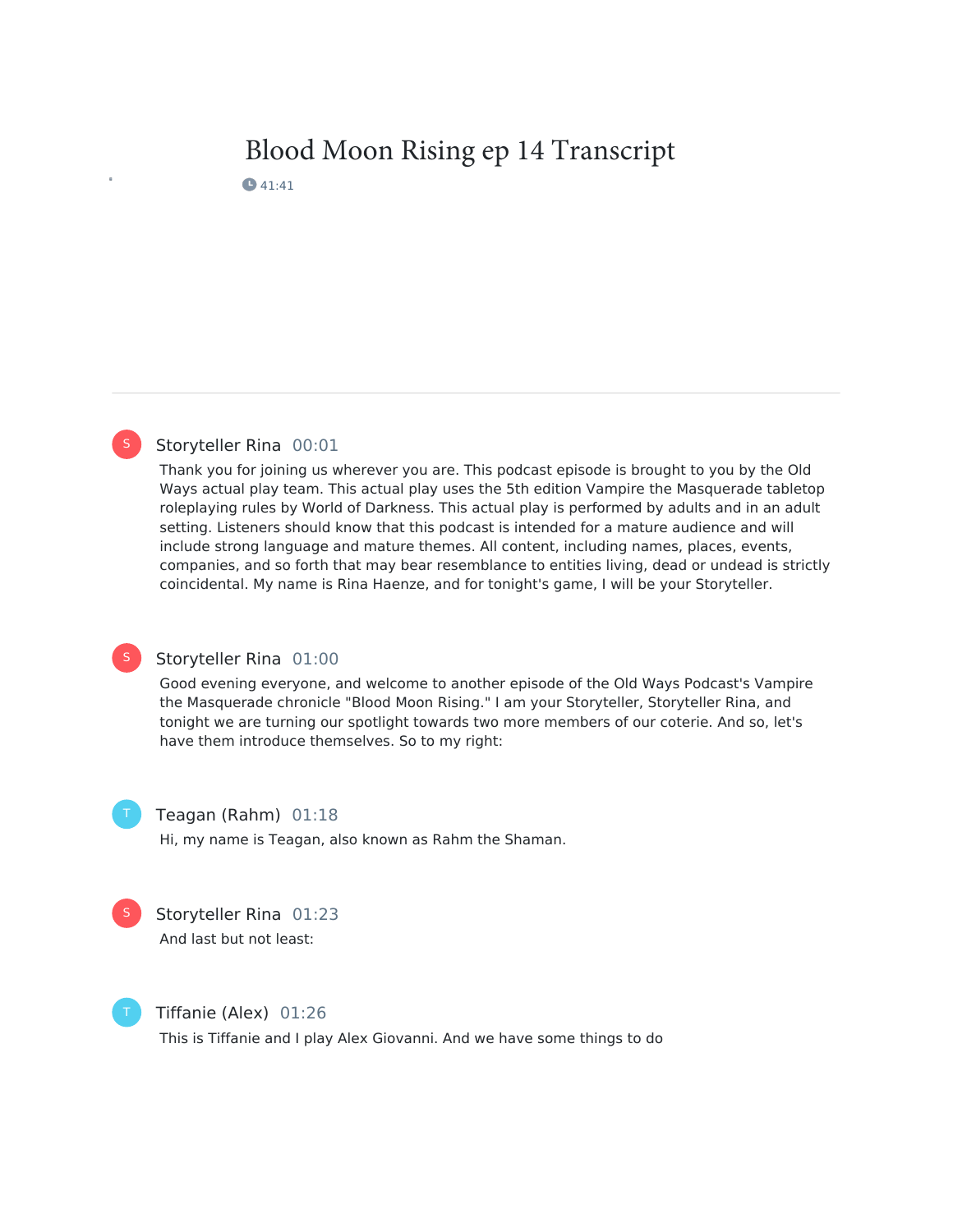# Storyteller Rina 01:33

Things and stuff. So you leave the meeting with your fellow coterie members fairly early in the morning. It's about two o'clock, and you've decided that you need to go have a chat with one Trevor Conrad, who is in a bit of a bad way. So I assume, Alex, you have your driver come and pick you up or...?



# Tiffanie (Alex) 02:00

Yeah, I have the driver come. And then I told Trevor I would pick him up some supplies, so since he likes younger females, I will go visit Maxine and go pick up her donation, because I haven't visited her probably in almost a week. So I will go to her apartment.



S

#### Storyteller Rina 02:28

Yep, so you're able to do that without any fuss. Maxine just sort of lets you in, you go get the blood, and she picks up her cat, a massive orange and white cat named Loki, and just says,



# Maxine 02:44

Anything else? Was gonna order pizza.



# Tiffanie (Alex) 02:48

Yeah, I would say take care of yourself. Do you need anything?

Maxine 02:52 I think I'm good.  $M<sub>1</sub>$ 

Tiffanie (Alex) 02:54 Ok...when was the last time you slept, again?

Maxine 02:58 What's today? Three days?  $M_{\odot}$ 



Tiffanie (Alex) 03:02

Yeah, you need to eat your pizza and go to bed. You're no good to me tired.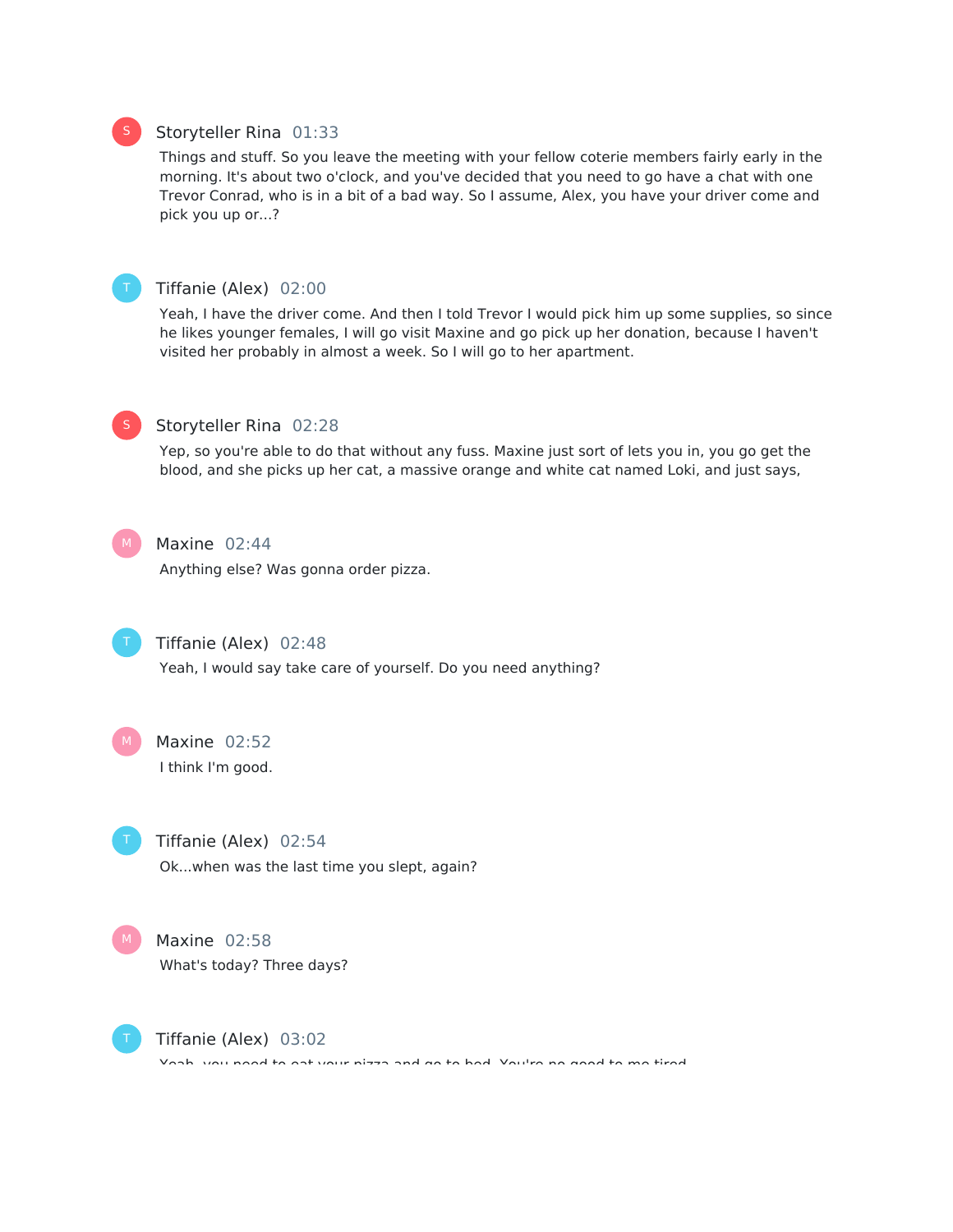Yeah, you need to eat your pizza and go to bed. You're no good to me tired.



### Maxine 03:07

I know. But sleep is kind of boring.



# Alex 03:12

Well, sure. I mean, nobody likes to do it. But it's better when your mind is clear.



# Storyteller Rina 03:19

She gives a huge yawn.



# Maxine 03:21

Yeah, I guess. Ok. Pizza will be here in like five minutes. So I'll eat and then I'll go to sleep. I might not be awake for two days.



# Alex 03:34

Well, I'll check on you in a few days.



Maxine 03:36 Ok. If I'm not awake, can you feed the cat?



# Storyteller Rina 03:42 Loki mews at you.

Alex 03:47 A

If I remember.



Storyteller Rina 03:49 S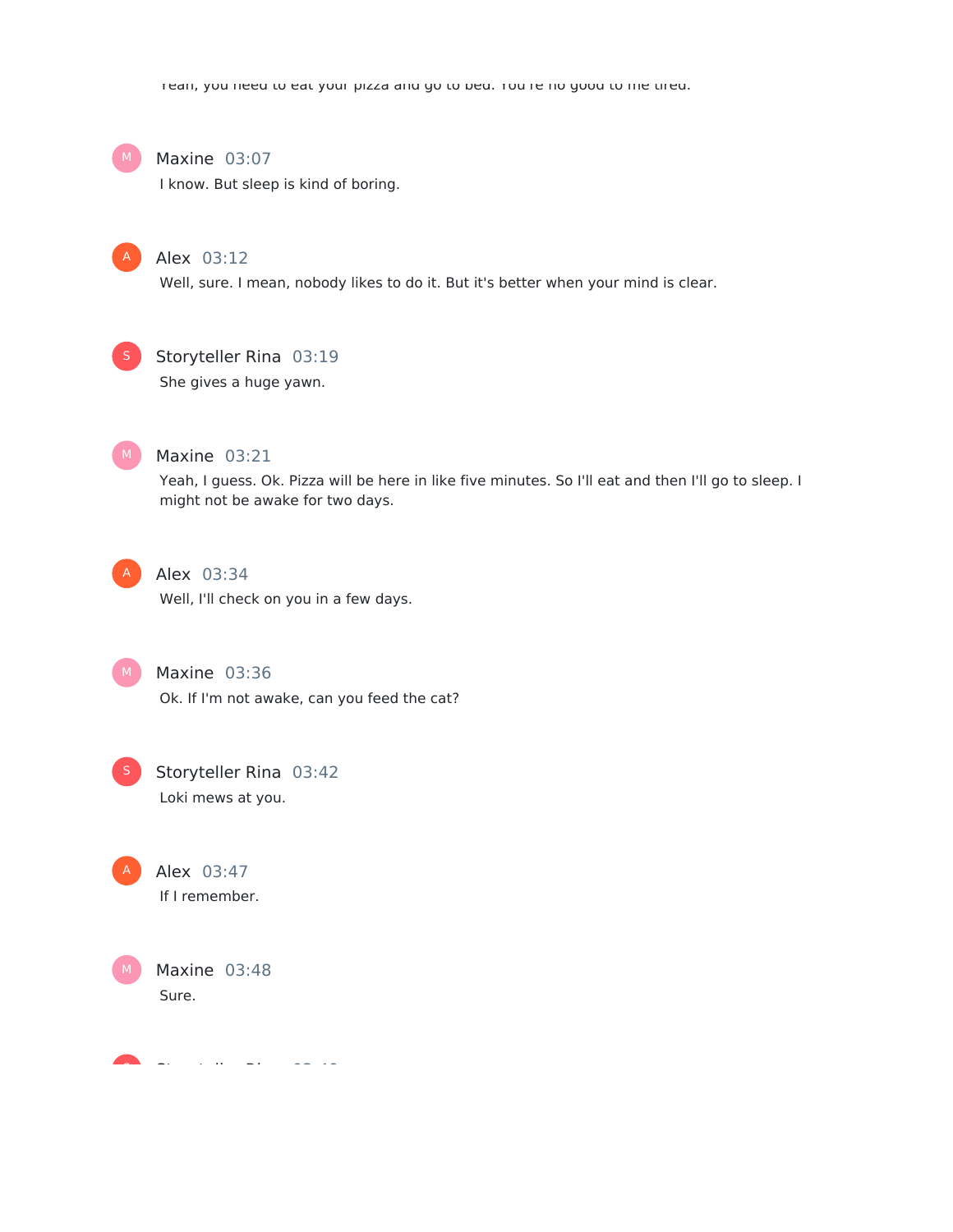

#### Storyteller Rina 03:49

She just sort of sits down on her couch, she looks a bit bleary eyed, checking the app on her phone for her pizza, presumably.



#### Tiffanie (Alex) 03:56

Alright, and then I will leave and let her lock up all her locks and then get back in the car with Rahm. And we will head to see Trevor at my place, conveniently.



# Storyteller Rina 04:13

Right. So you drive back to your apartment, go all the way upstairs. Trevor is pacing up and down this hallway. He's sweating, his eyes look a little wild, his hair is mussed, he's got even darker circles under his eyes and he doesn't seem able to stay still. And as you come in, he looks up at you and his shoulders kind of hunch a little bit.



Trevor 04:44 Did you bring it? Bring it?



Tiffanie (Alex) 04:47 Yes, I did. And a little extra.



Trevor 04:50 Good, good. So hungry.



#### Storyteller Rina 04:52

And his hands start shaking, and you see his nails look longer and sharper, the way Vampire nails tend to when one hasn't eaten enough, but you also see as he turns towards you, across his biceps, it looks like claw marks digging into the flesh.



# Tiffanie (Alex) 05:17

Can't say that's very surprising. So yeah, I will hand him the couple of bags that I have. And then sit him down. Not on the expensive couch.



# Storyteller Rina 05:32

You hand him the bags and he literally rips them open and pours them down his gullet, like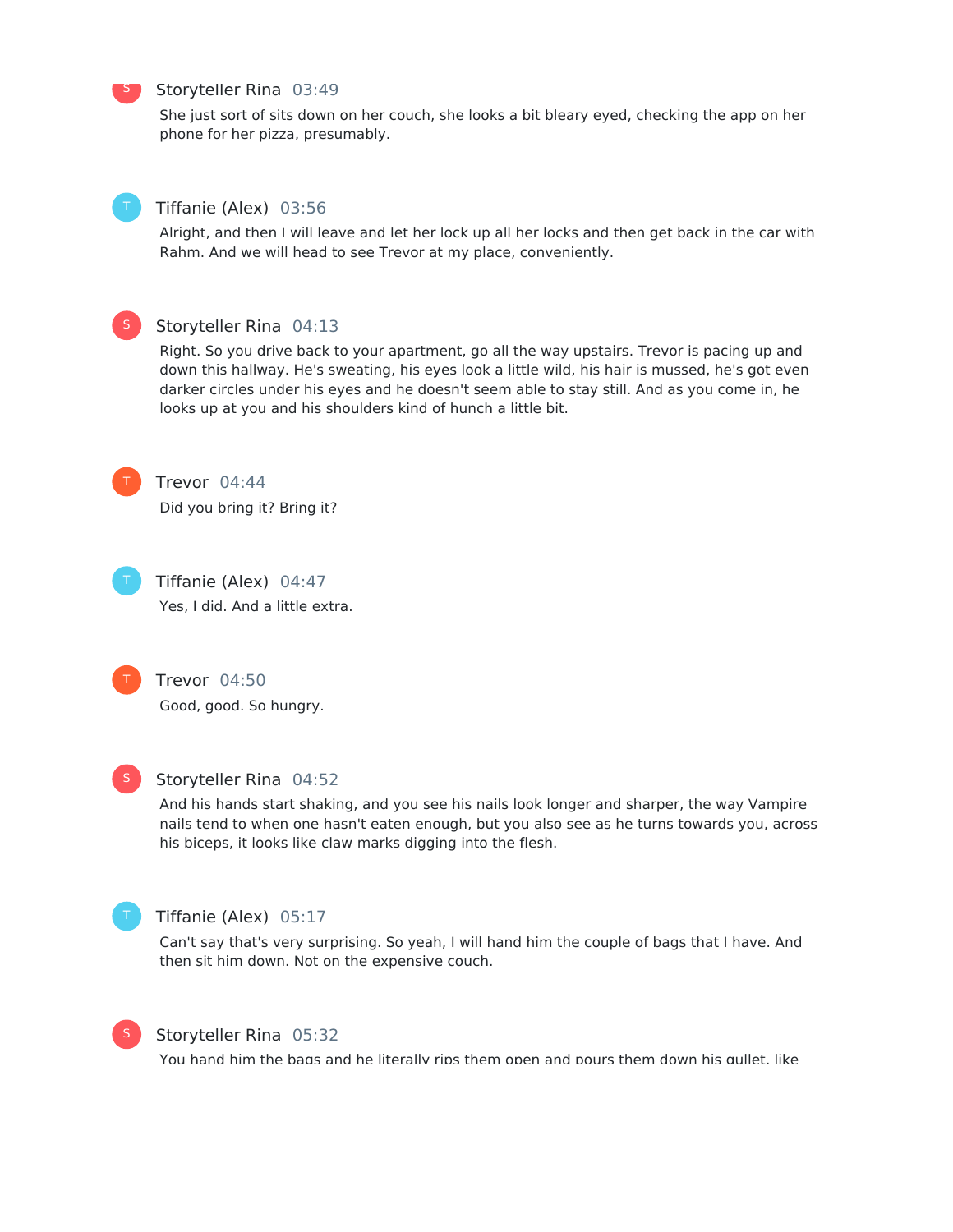You hand him the bags and he literally rips them open and pours them down his gullet, like some of it dribbles down a little bit down his chest, and he takes his fingers and wipes them up his chest and licks the drops of blood off of them. And he just starts heaving a little bit. And it's kind of gross, just how how he's feeding off of this bag blood. And within a few seconds, both bags are completely empty. And he starts calming down a little bit, not panting so much, and he allows himself to be seated on the inexpensive couch.



# Alex 06:15

Alright, Trevor, is your mind clear?



#### Trevor 06:19

I, I think so. It's just kind of like, nothing feels real. Nothing...



# Storyteller Rina 06:26

He starts hitting his hand against his head like he's trying to shake something loose in his brain.



# Alex 06:36

Well, if you want all of this to go away, we need you to answer some questions. Because I think we're getting closer to what is causing all of this.



# Trevor 06:51

Do you think you might be able to stop it?



#### Alex 06:54

I don't know yet. You have to help me, ok? First question. Think back to the night the teenagers were killed.



# Trevor 07:03 Stupid kids, right. Stupid kids



Alex 07:07 Who supplied the drugs?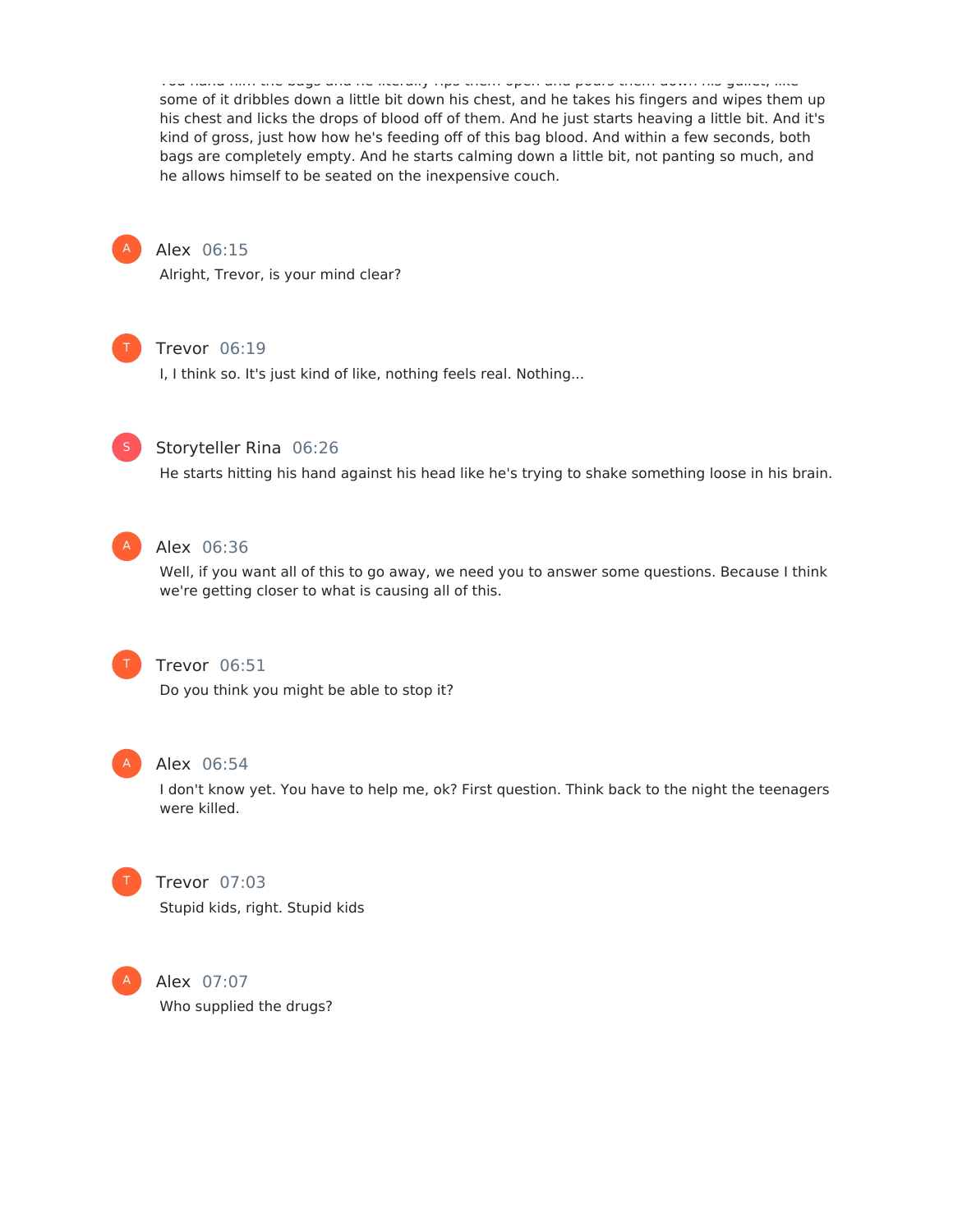

# Storyteller Rina 07:08

And he holds both of his hands up to his head and you see these long nails just sort of digging into his temples. And he doesn't even seem to notice as the nails cut into the flesh. And he starts rocking back and forth.



#### Trevor 07:27

It was, was that night. Eli? Eli, it was Eli McCarthy.



# Alex 07:38

A mortal?



#### Trevor 07:40

No, no, not not a mortal. He's, he's, he's...



# Storyteller Rina 07:45

And he starts repeating himself, almost tripping over these repetitions, almost like a CD that's gotten stuck in one place as he repeats it, like his brain can't go further than that word.



# Tiffanie (Alex) 07:59

Well, then I will lift his chin up and like put my hands on his face.



# Alex 08:05

What clan is Eli?



#### Trevor 08:08

Eli? Eli... Gangrel! Gangrel, Gangrel. Yes, g-g-g-g-g-Gangrel.



#### Storyteller Rina 08:17

He's stuttering again, but he manages to get the word out and his eyes look really oddly dilated as you're looking down into his face. The pupils are starting to take over the rest of the eye.

 $\ddot{\phantom{1}}$ A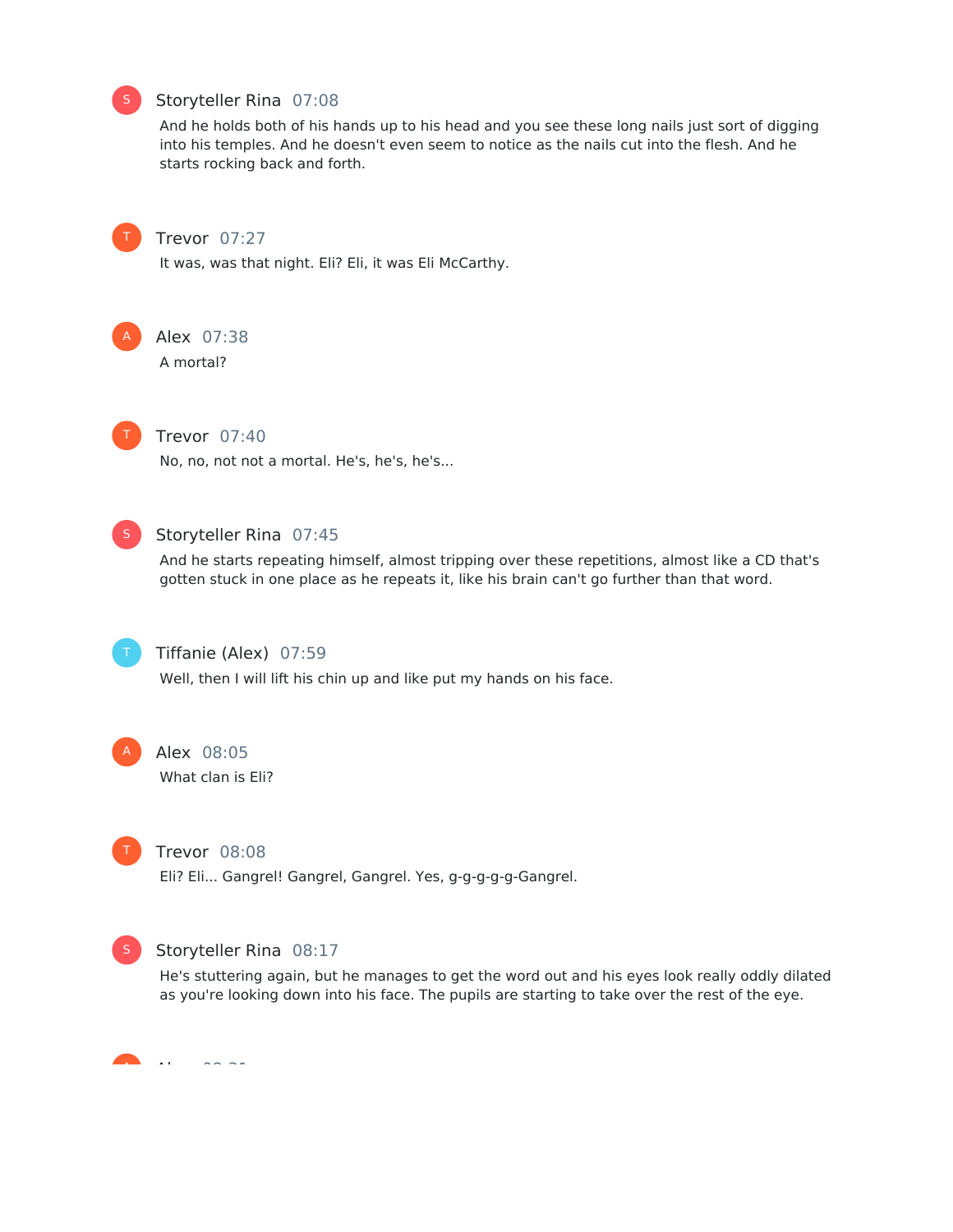

#### Alex 08:31

When was the last time you saw Eli? That night?



#### Trevor 08:37

I told him, I told him to stay away. Because, because...the police. Yes, yes. The police and because he brought, he brought the drugs and Sammy brought the kids and I didn't want trouble and I told him not to come back for, for a month or so. He had given him a big supply anyway. So we didn't need him and I told him to to lie low or my father would be angry. Oh god.



#### Alex 09:12

Was he your normal supplier for parties?



#### Trevor 09:17

No, no, my my, my other supplier was a, was a, was another...the fancy, fancy ones, the...

Alex 09:28 Toreador? A

> Trevor 09:29 Toreador!



T

# Storyteller Rina 09:31

He's twisting in the seat, almost like he's trying to hold eye contact with you and he can't.



# Tiffanie (Alex) 09:40

I'm gonna try and hold him. I mean, he's probably stronger than me but I'm going to try and hold him still.



T

#### Alex 09:47

Why did you have Eli instead of your Toreador contact?

Trevor 09:52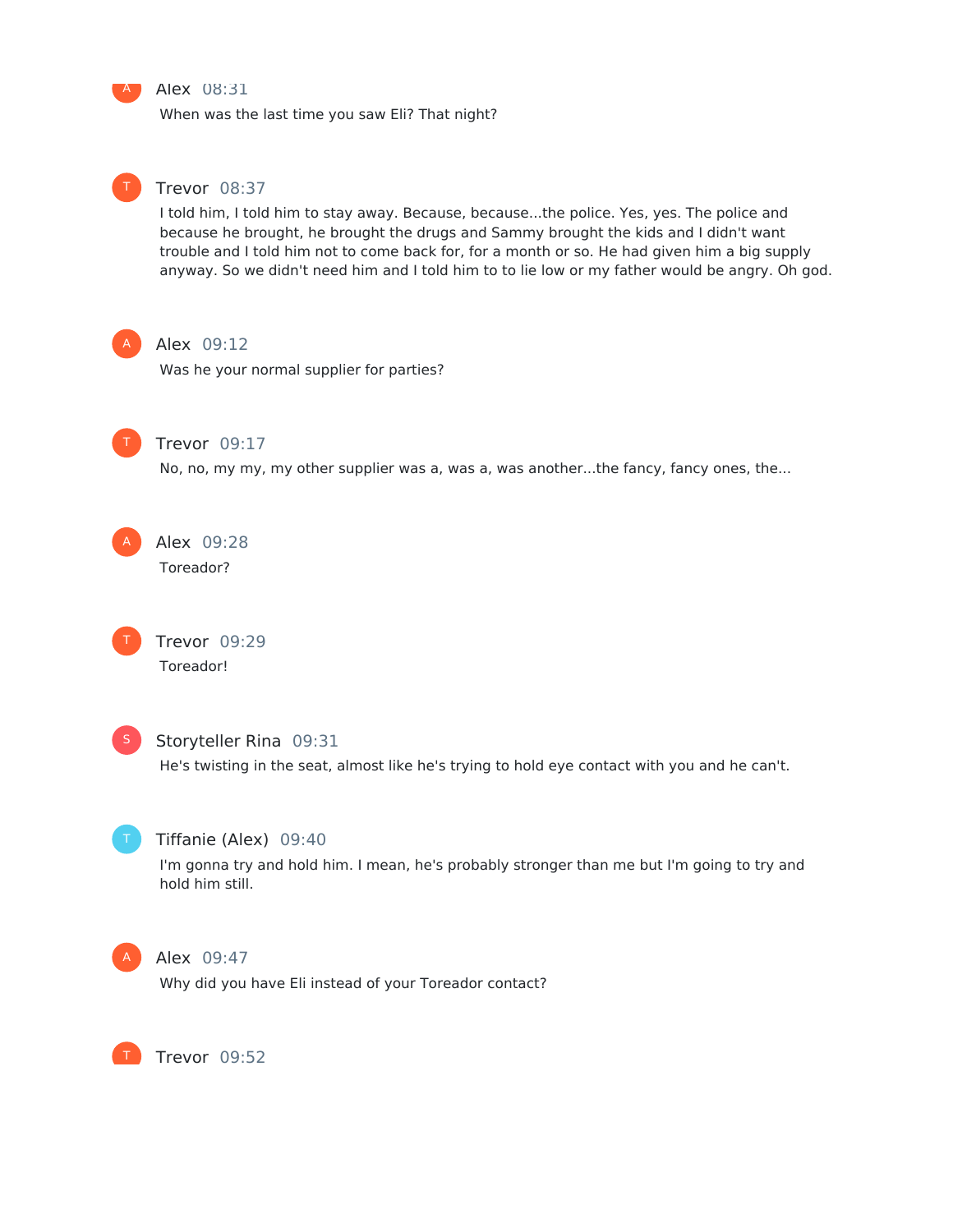Because she was, she was, she didn't turn up. She didn't turn up. Lisa, Lisa, she, she she would for years, since I started the Blue Orchid, she, she would bring me all the new, the new drugs. Because...do you know Lisa, Lisa Sanderson? She, she's an actor, she's like on TV. So she got all the good stuff. She got all the good stuff. And, and, and she didn't show up for like, two weeks. And we needed more. We had, I heard there was this new heroin, and I couldn't find Lisa. And, and Eli came, he came to the club.



#### Alex 10:48

Right. So you've been supplying all of the mortals in your club with this new heroin?



# Trevor 10:56

Yes, the ones who do the drugs, not all of them. Some of them just come for a party. But the ones who come for drugs, it gets you really strung out. And it's easier to feed when when they take it because on some of the earlier stuff, you know, it can be cut with with bad things.



#### Storyteller Rina 11:23

And he looks at you kind of pleadingly.



# Trevor 11:25

You know, and it's not always good stuff. And sometimes it makes them kind of manic, and then we have to drain them so that they don't run away. Or they fight and that's not good. And this one, Eli said would, would, wouldn't do that. And he...



T

#### Storyteller Rina 11:48

Trevor just kind of stammers a bit, and says,



Eli, he brought in this, this, this mortal and tested it on him and to show me what it would do. And it was great, like it, it kind of pumped up the blood, got really good adrenaline, and it tasted delicious. And they didn't fight at all. And then we just left him in the, in an alleyway. And he was fine. I think, I guess, I mean, I never saw him again. But who cares? And he's a stupid human anyway, but it, it worked so well. And the taste was fantastic. And sometimes you get a little bit of a bitter taste if they're on heroin and or meth. Meth is the worst, but...



Storyteller Rina 12:33

And hale just kind of hahhling now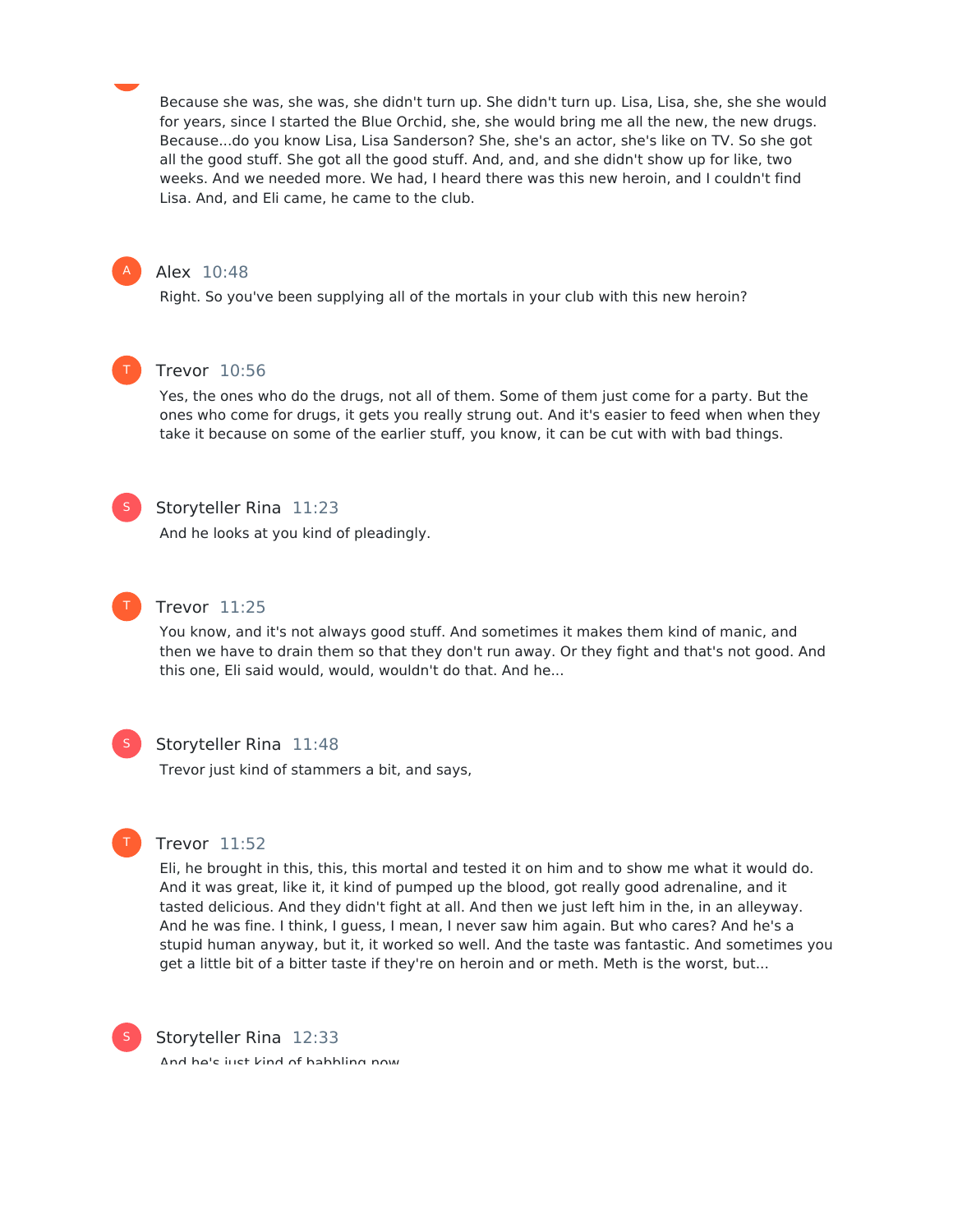

# Trevor 12:35

And so I told Eli we would just keep using his supply, and, and...



Alex 12:39

Ok, ok, ok. Here's the other thing. How do you know Eli?



# Trevor 12:48

How do I know...



Storyteller Rina 12:52 And he looks lost for a minute.



# Trevor 12:56

He just showed up. He showed up. And he said he heard we needed a new supplier. And he had a, he had a, what did he, what did he have?



Storyteller Rina 13:13

His hands start shaking again.



## Trevor 13:16

He had a card from someone. Someone. Sebastian! Sebastian. He had an introductory introductory card from Sebastian. And he said he supplied Sebastian. And so Sebastian recommended him. And, and so...



T

Alex 13:34 Ok.

Tiffanie (Alex) 13:34 Rina, who's Sebastian? Do I know?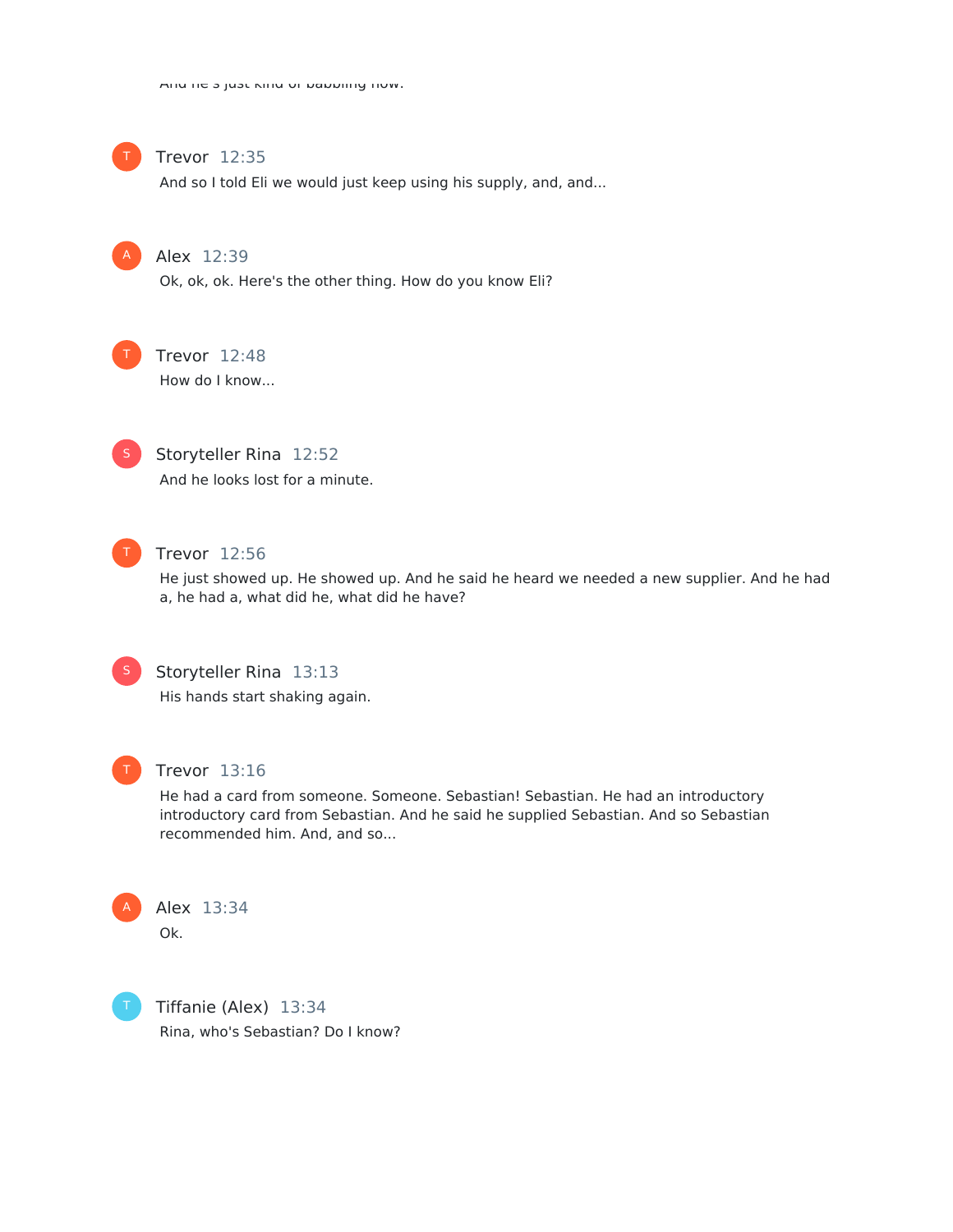# Storyteller Rina 13:37

Yes. Sebastian owns the Vampire Club and is the vampire formerly known as Oscar Wilde. He says that and then he starts looking around and his body kind of twists a little bit. And he arches his head back, and takes in a long, deep sniff. And then he snarls and he bares a set of fangs.



S

# Trevor 14:03

There's a Malkavian here. Why is a Malkavian here?



Storyteller Rina 14:07

And his eyes go kind of wild and he whips around to look at Rahm.



# Storyteller Rina 14:07

I try and grab his face to look back at me.



He's with me.





Storyteller Rina 14:22 He's starting to get worked up.



#### Alex 14:24

Because #notallMalkavians? I don't know, because I don't judge my company by what clan they're in? Unless they're Toreador, but that's another story.



# Trevor 14:39

They're only one step off the Nosferatu. Why would you, why would you keep company with any kind of...\*snarls\*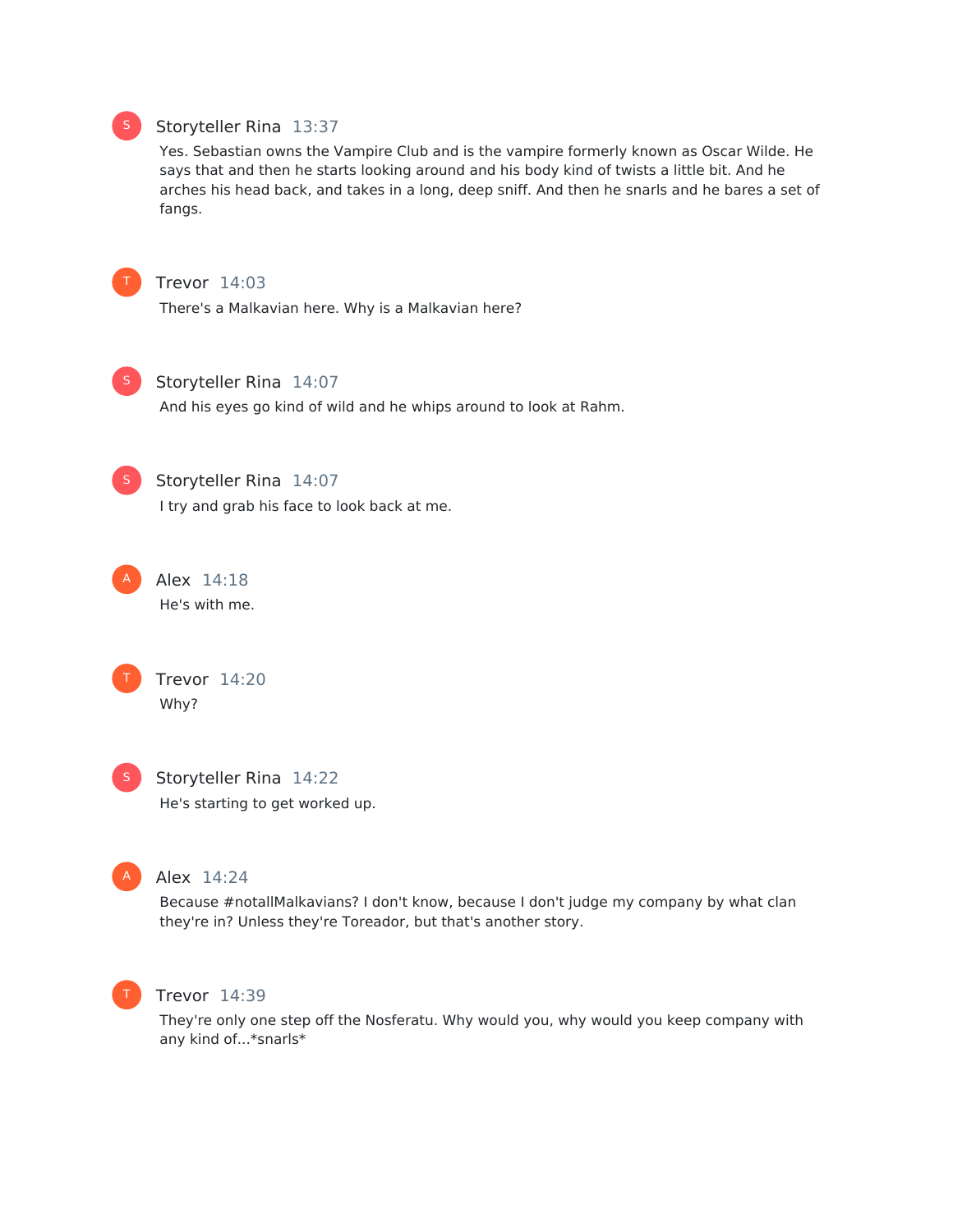#### Storyteller Rina 14:47

He's twisting, he's trying to out of your grip.

#### Alex 14:51

Look, I have been taking care of you and keeping you safe. The least you can do is respect me in my place and leave Rahm alone. And he may have questions for you and you will answer.



#### Storyteller Rina 15:08

I'm gonna have you do Manipulation and Intimidate. And Rahm, how are you reacting to? Trevor saw you in the apartment before and he didn't react this way.



#### Teagan (Rahm) 15:22

I'm just smiling in a corner, several feet back from the both of them, just smiling, just like "awesome. This is, this is totally rad. This is not terrifying at all." I'm sitting here and I'm just thinking about what specific choices of words I'm going to use to help Alex.



Tiffanie (Alex) 15:50 I got 4.



#### Storyteller Rina 15:51

Ok. He starts calming a little bit.



#### Trevor 15:57

Sorry. I didn't. I couldn't sleep last night. Yesterday. Whatever. I couldn't sleep, I couldn't sleep. It's like living in a dream. The dreams are now here.



#### Alex 16:13

When was the last time you fed from somebody on that drug?



#### Trevor 16:21

A week, I guess, after, after the club raid. So yeah, about a week ago. Maybe a little more. I still had, I still had some and there's this really, really hot drag queen. And she was good.



A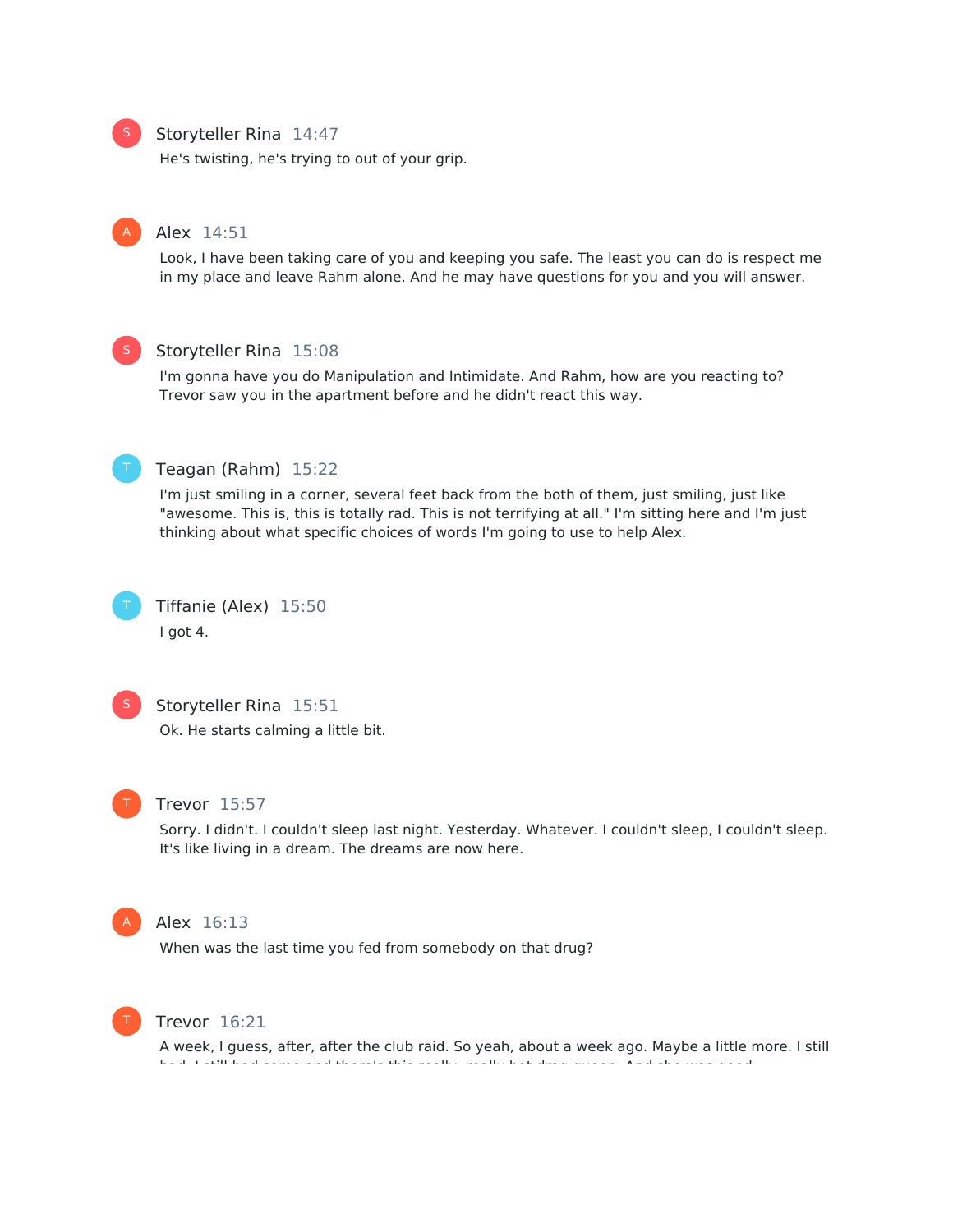had, I still had some and there's this really, really hot drag queen. And she was good.



#### Alex 16:46

I'm just wondering if you're going through withdrawals too.



# Trevor 16:49

Could be, if it's, if it's strong enough.



#### Alex 16:52

The other question I have is, who was the vampire that killed those kids?



# Storyteller Rina 16:57

His back stiffens, and he pulls away.



# Trevor 17:00

I can't tell you that. That's, that's, that's, that's, that would be bad for business. No, no.



# Rahm the Shaman 17:07

Oh, but you can. You can tell them. You really can.



#### Trevor 17:14

Don't, don't tell me what I can and can't do, Malkavian. You wouldn't understand.

Rahm the Shaman 17:21 Tell Alex what they want to know.





Teagan (Rahm) 17:31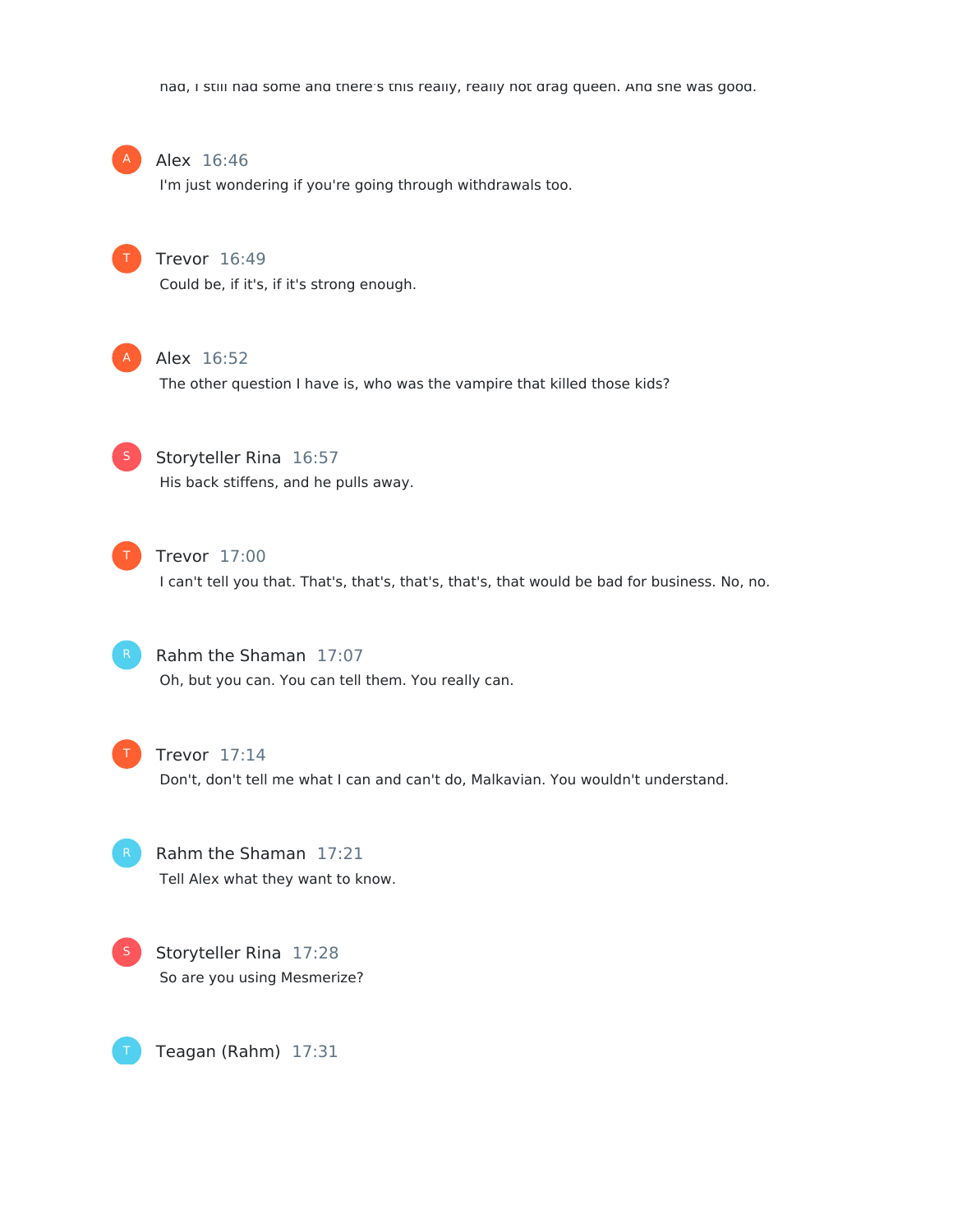Yes. Oh, yes.



S

# Storyteller Rina 17:33

So first you need to you're gonna need to give me a Rouse check.



So yeah, that doesn't look good. It looks like I have rolled a fail there.



# Storyteller Rina 17:45

Alright, so your hunger is back up to three. Well, you're not sure what it is. But you're starting to lose a bit of your control again. Just some stupid Ventrue. How dare they look down on your clan? How dare, how dare he look down on you just because you're a Malkavian? Don't they know what kind of powers you have? And it just makes you so upset that you can't quite put enough force into your voice to build on the power of your blood here. And it makes you hungry. And you just, you look at him and you just want to rip his throat out, the little motherfucker. So would you like to spend a point of willpower to reroll?



Teagan (Rahm) 18:35

Yes, yes, I would.



Rahm the Shaman 18:40 And we succeeded!



T

# Storyteller Rina 18:43

Ok, so the first time you tried to Compel him, it didn't quite work. But this time you try again, and what do you say? Do you repeat the same words? Do you say something else?

Teagan (Rahm) 18:55 I say to them,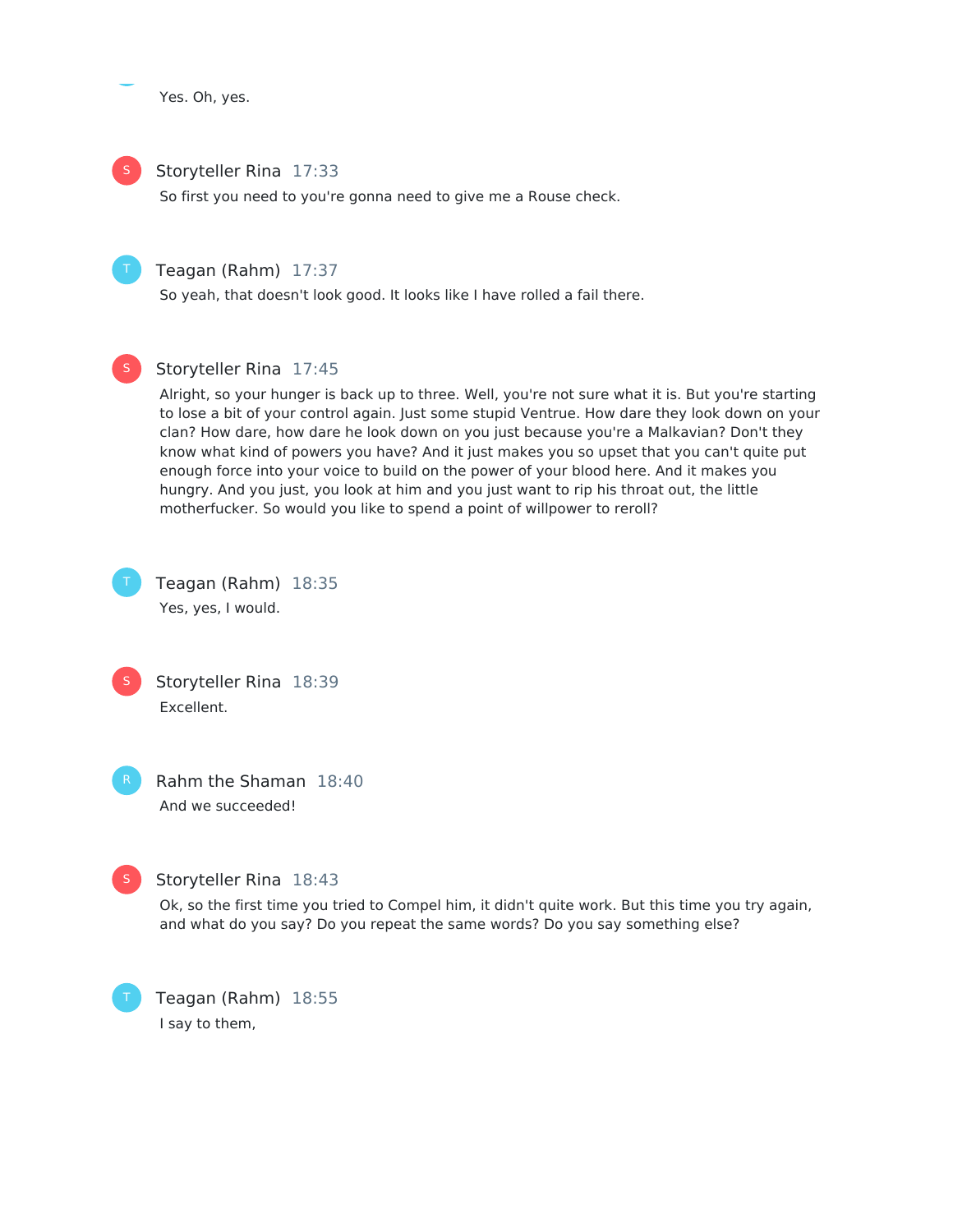#### Rahm the Shaman 18:59

I'm gonna need you to focus here in this moment and give us the information that we need.



# Storyteller Rina 19:11

Ok, so with a successfully passed Rouse check now you get to make the role to actually Compel him because he is a vampire. He's not immortal, so it's a contested roll, as he's fighting back against your attempt to manipulate him, so you need to roll Manipulation and Dominate. And I'm going to roll Intelligence plus Resolve for Trevor.



#### Teagan (Rahm) 19:36

And I'm rolling. Oh, that's not good. Oh, no, that's not, that's very not good.



# Storyteller Rina 19:42 That's very bad.



Teagan (Rahm) 19:44

Ok. There's no other way to do willpower here to try to push this, is there?



## Storyteller Rina 19:49

You can spend another Willpower point and reroll.



## Teagan (Rahm) 19:54

Teach the baby Malkavian: what happens when I use all my willpower up?





 $T$ Tiff $f$ alex) 20:01 T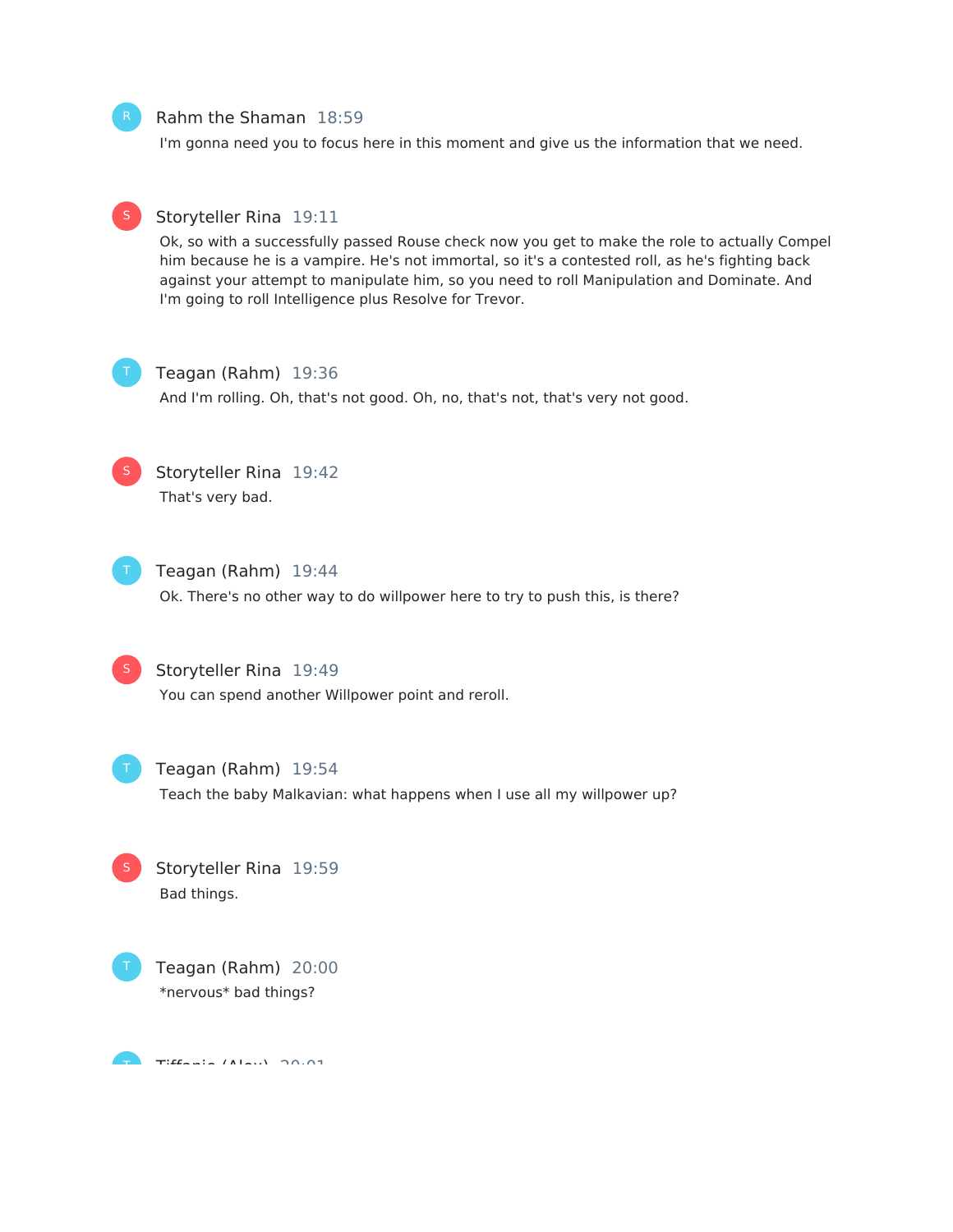

S

## Storyteller Rina 20:02

Yeah, you immediately go into a frenzy once you've used up all your willpower.



# Teagan (Rahm) 20:06

Oh no. Well, I'm pushing this. Rahm has something to prove. And Rahm wants to impress Alex. So we're pushing this.



# Storyteller Rina 20:15

Alright, so you can spend another point of willpower. And you're going to reroll, and I'm going to roll for Trevor over here. And you're contesting Trevor, so you just want to beat Trevor's number of successes. And I'm gonna say good luck.



# Teagan (Rahm) 20:32

I say to Trevor, I say,

Rahm the Shaman 20:34 Listen, you little shit. We're trying to help you.

Teagan (Rahm) 20:39 A messy critical.

Storyteller Rina 20:42 Ok, well, Trevor got 3 10s. S

Teagan (Rahm) 20:45 No, no. Oh, no. What does that mean?



Storyteller Rina 20:50

So he beats you. So what hannens is you say "Now listen here, you little shit." And his eyes turn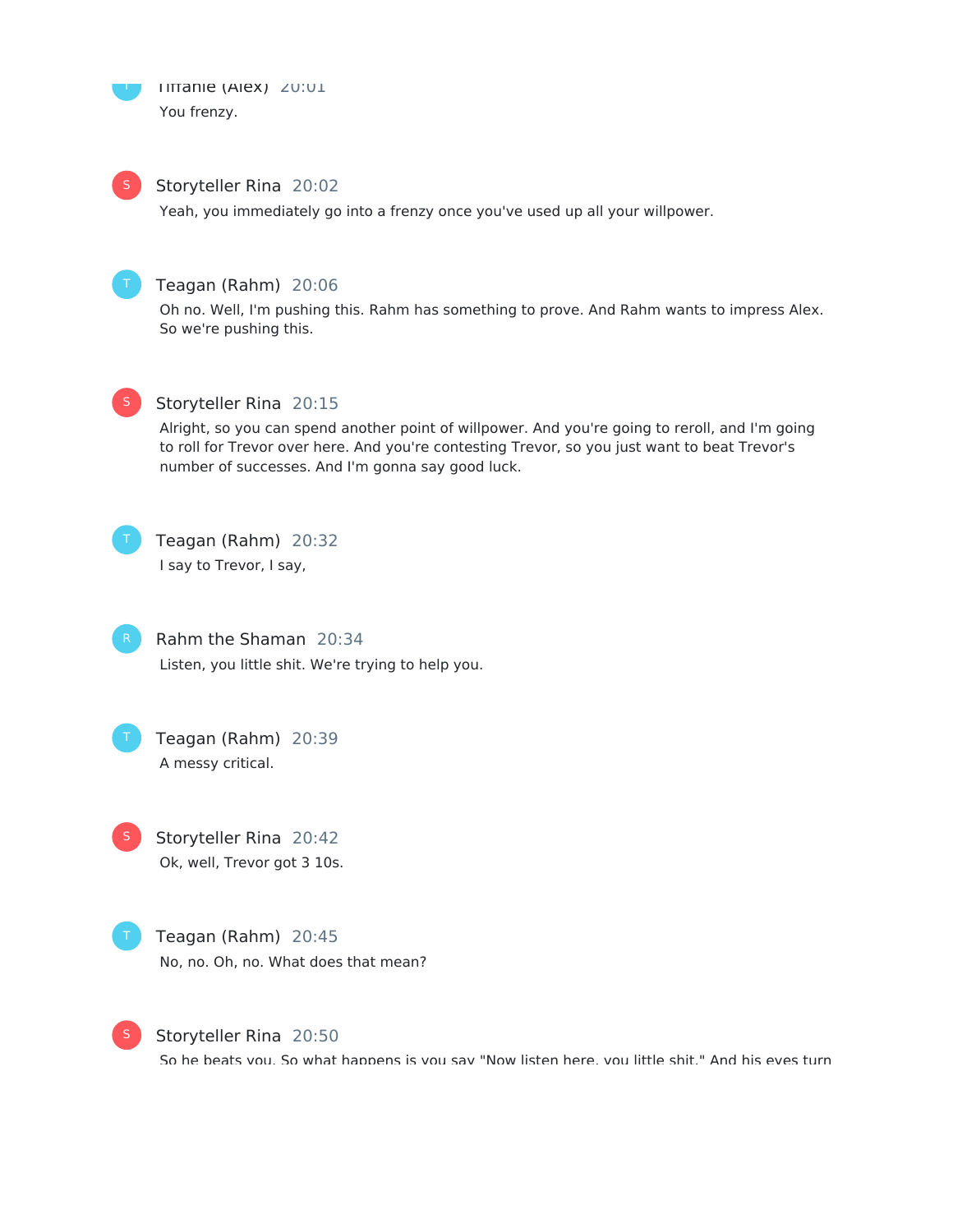So he beats you. So what happens is you say "Now listen here, you little shit." And his eyes turn completely black. And Alex, with sheer frenzied strength, he tears away from you and he launches himself at Rahm, snarling.



#### Trevor 21:15

I'll teach you some respect, you Malkavian motherfucker. No one talks to me like that, do you know who my sire is?



# Storyteller Rina 21:23

And he's going to sink his claws into your mouth and try to pull your jaw open.



# Tiffanie (Alex) 21:31

I want to use Composure and maybe Persuasion, I don't know, something that I can maybe like, either yell loud enough to get his attention or be calm enough to get his attention. Or I could roll Etiquette and remind him of, you know, the things that will happen to him if he goes through with this. I'm thinking maybe Etiquette because I will then yell over him, over Trevor, and yell,



#### Alex 22:06

Trevor, do you understand what will happen if you harm him? Or kill Rahm? I am a witness, you will owe me even more to keep this quiet. Also, you better hope that Prince doesn't find out that you gave someone final death without their permission.



#### Storyteller Rina 22:30

You hear this sort of feral growl. So go ahead and give me that roll.



# Tiffanie (Alex) 22:36

Is it going to be Charisma or Manipulation?



#### Storyteller Rina 22:38

Manipulation for sure. So Manipulation plus your Etiquette.



## Teagan (Rahm) 22:43

Are his like fingers in my mouth? Like I'm not quite sure what you described.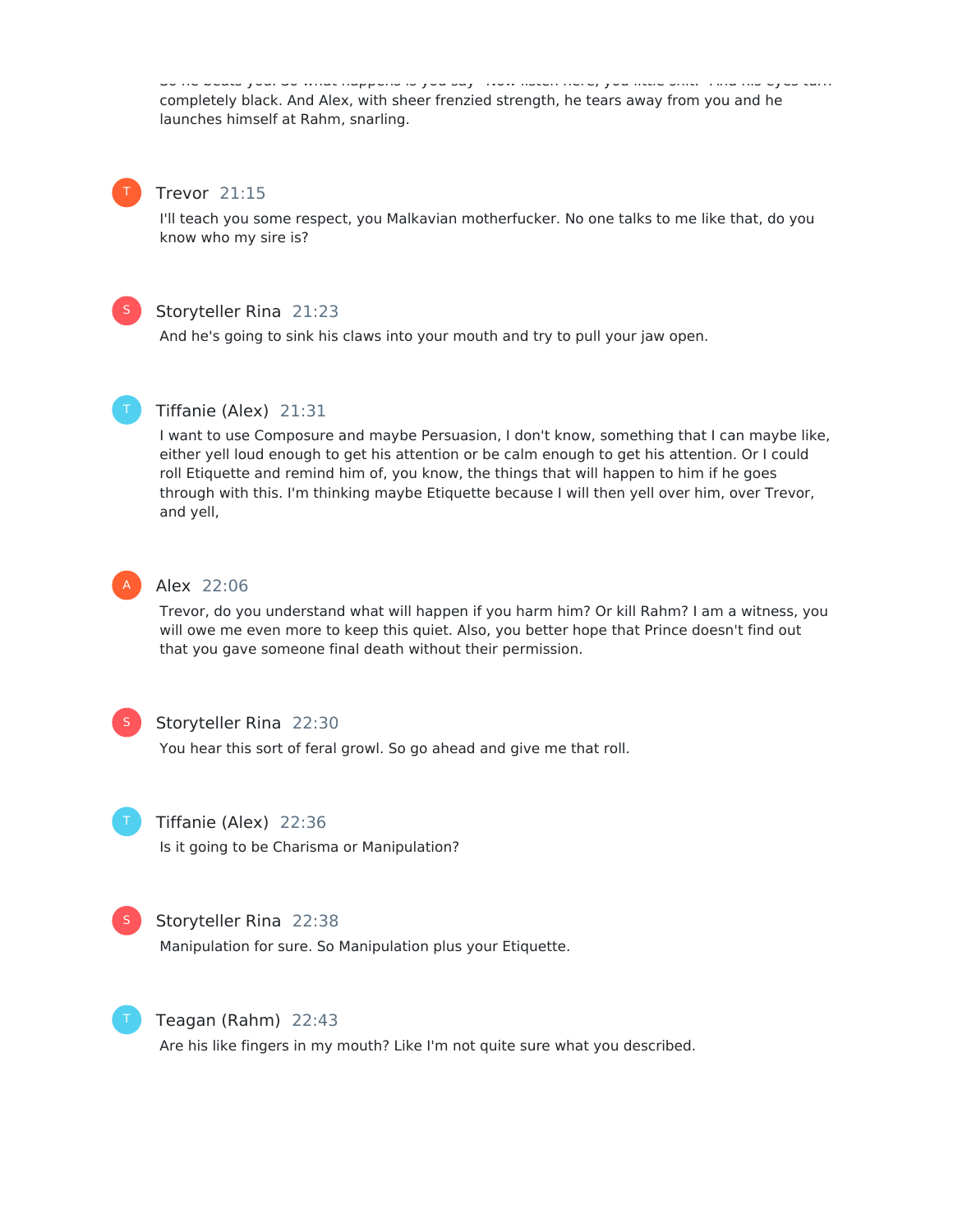

#### Storyteller Rina 22:46

Yeah, he's shoved his hand into your mouth. Like he's holding your lower jaw so you can't speak. And he's looking at you with these cool black eyes.

Tiffanie (Alex) 23:00 Man, these rolls suck. I got 3, but still.



Storyteller Rina 23:05 Oh my, 3 out of 10. Ok.

Tiffanie (Alex) 23:08 I want to, I want to bite so bad.



Storyteller Rina 23:10 Well, you can if you want to. Do you want to?

Teagan (Rahm) 23:15 I am not super confident in my strength.



Storyteller Rina 23:19 \*sarcastic\* Really?



#### Teagan (Rahm) 23:20

Composure is my strong suit, even though I lost it for a little bit there. How big is this guy? He's not big, right?



#### Storyteller Rina 23:29

He's not super jacked by any means. But he is feral, almost. And that gives him additional strength because he's close to frenzy.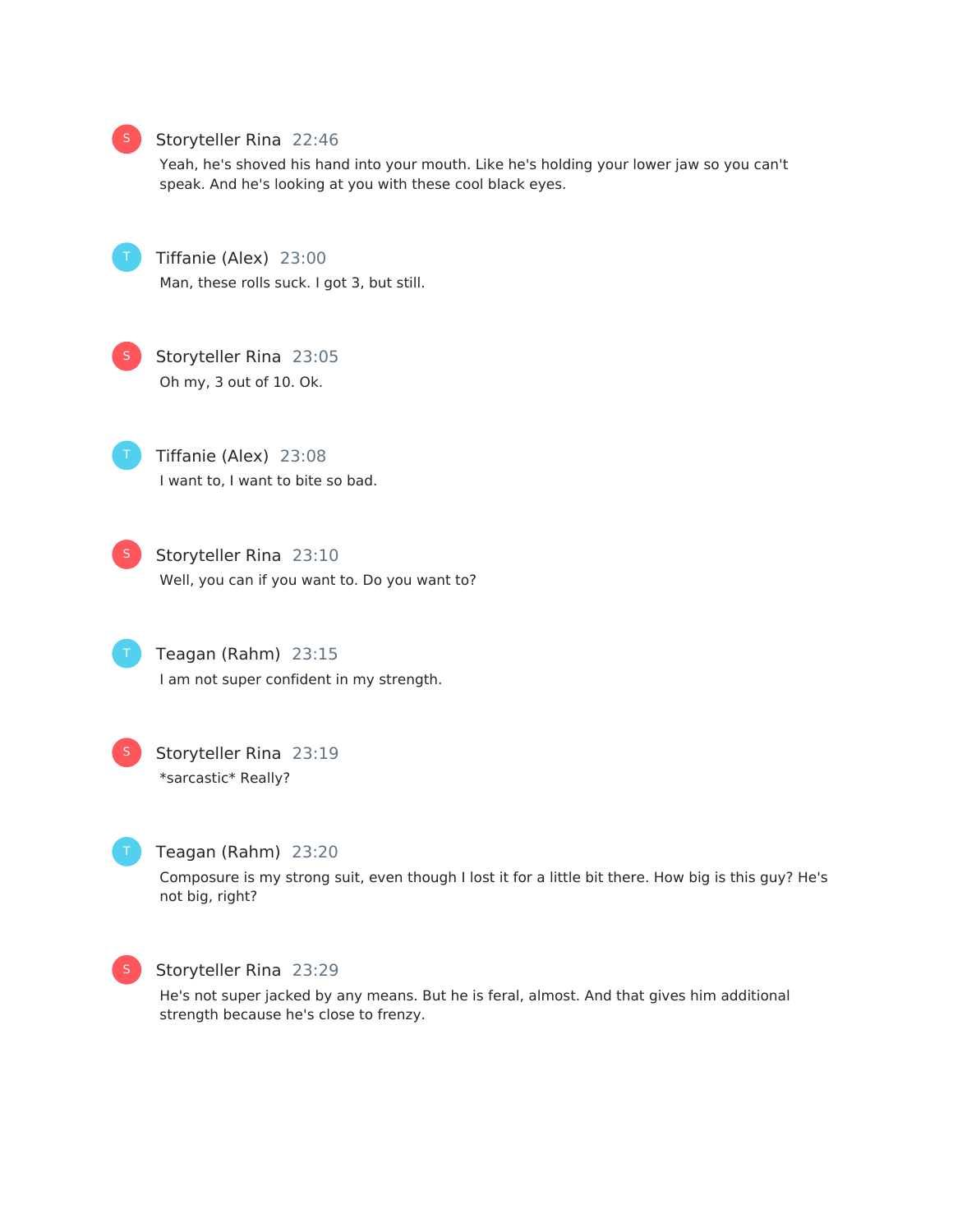# Tiffanie (Alex) 23:40

Plus, I think Ventrue have potency in clan, which means he seems a whole lot stronger than he actually is.



# Storyteller Rina 23:47

So he's definitely stronger than he looks. And you can feel his other hand, the claws are digging into your shoulder. And you feel like he could maybe throw you through a wall if he wanted to.



#### Teagan (Rahm) 24:00

Then I think Rahm is definitely a physical evasion kind of person in this situation and would like to try to slip out of this hold.



Tiffanie (Alex) 24:10 Yeah, fold into a pretzel. Do it!



# Teagan (Rahm) 24:13

I'm doing it. I'm doing it. I'm trying.



# Storyteller Rina 24:17

In that case, we're going to have another contested roll here. So give me your Dexterity plus Athletics.



Teagan (Rahm) 24:25 ...I don't understand what that means.



Storyteller Rina 24:27

Oh no. Bestial failure. This is part of your Bane.



Teagan (Rahm) 24:32 Oh no.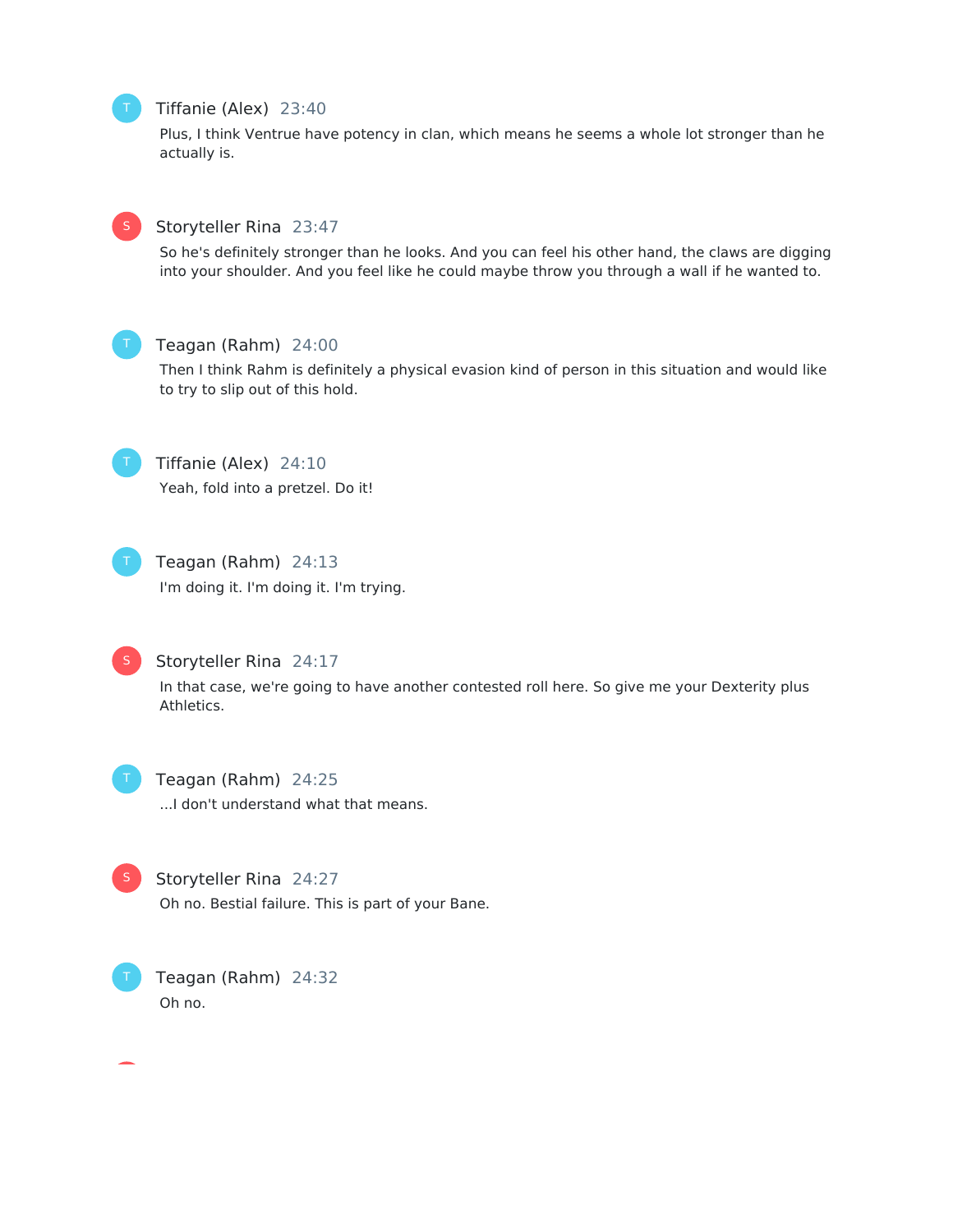## Storyteller Rina 24:34

So when you roll a Bestial Failure, your curse comes out.

Teagan (Rahm) 24:45 Oh no.



S

#### Tiffanie (Alex) 24:47

I think I'm just gonna throw them both through my stained glass window and let them land on the street and figure it out.



#### Teagan (Rahm) 24:52

So this is either a delusion or a vision. I've got a hand in my mouth and I've got a hand in the flesh of my shoulder. Tell me what I see.

#### Storyteller Rina 25:02 S

Rahm. You try to pull away from Trevor as he is staring deep into your eyes and he's looking like he's about to tear you limb from limb. And so you start trying to dislocate your limbs and try and maybe duck under his arm with your hyper flexibility. And the problem is, as you dislocate your shoulder to try and pull it away from Trevor's hand, the claw that he sunk into your flesh, as you dislocate the shoulder, the movement startles him so much that his claws dig in deeper, and they pull and he pulls some of the flesh away and your blood, your vitae trickles over the flesh. And as you feel your own vitae leaving your body, you begin to convulse. And Alex, you see this, you see Rahm's body begin to shake, as if he's going into an epileptic seizure. And all of his limbs are flailing, his head is flung back, his eyes go really wide. And perhaps it's a good thing Trevor's got his hand on his jaw, because now he can't swallow his own tongue. But he begins just shaking and convulsing and Rahm, you just feel the whole world around you shift. And you're somewhere else. It's not quite the same vision world that Dina showed you a few nights ago. But it's similar. You can see the sort of misty, tortured, convoluted shapes, and they're all screaming around you, or maybe it's you that's screaming and it's coming out of all of their mouths. So hard to tell. But you see this full moon hanging low and heavy over the horizon. And it is dripping with blood. And rising up in front of it, you see a massive black figure, not black as in skin, but just in everything. This figure appears to be pure shadow, as far as you can tell, and they reach out their hands. And you see these long claws, and it looks like they drag their hand across the bloody moon, leaving this bleeding handprint struggling down the face of the moon. And as the hand comes away, you can see rivulets of blood falling from it turning into rivers, and drenching the Bay and then flooding into the city. And then this figure stops, cocks its head as if it's heard something and it turns to look at you, Rahm.

Shadow 28:40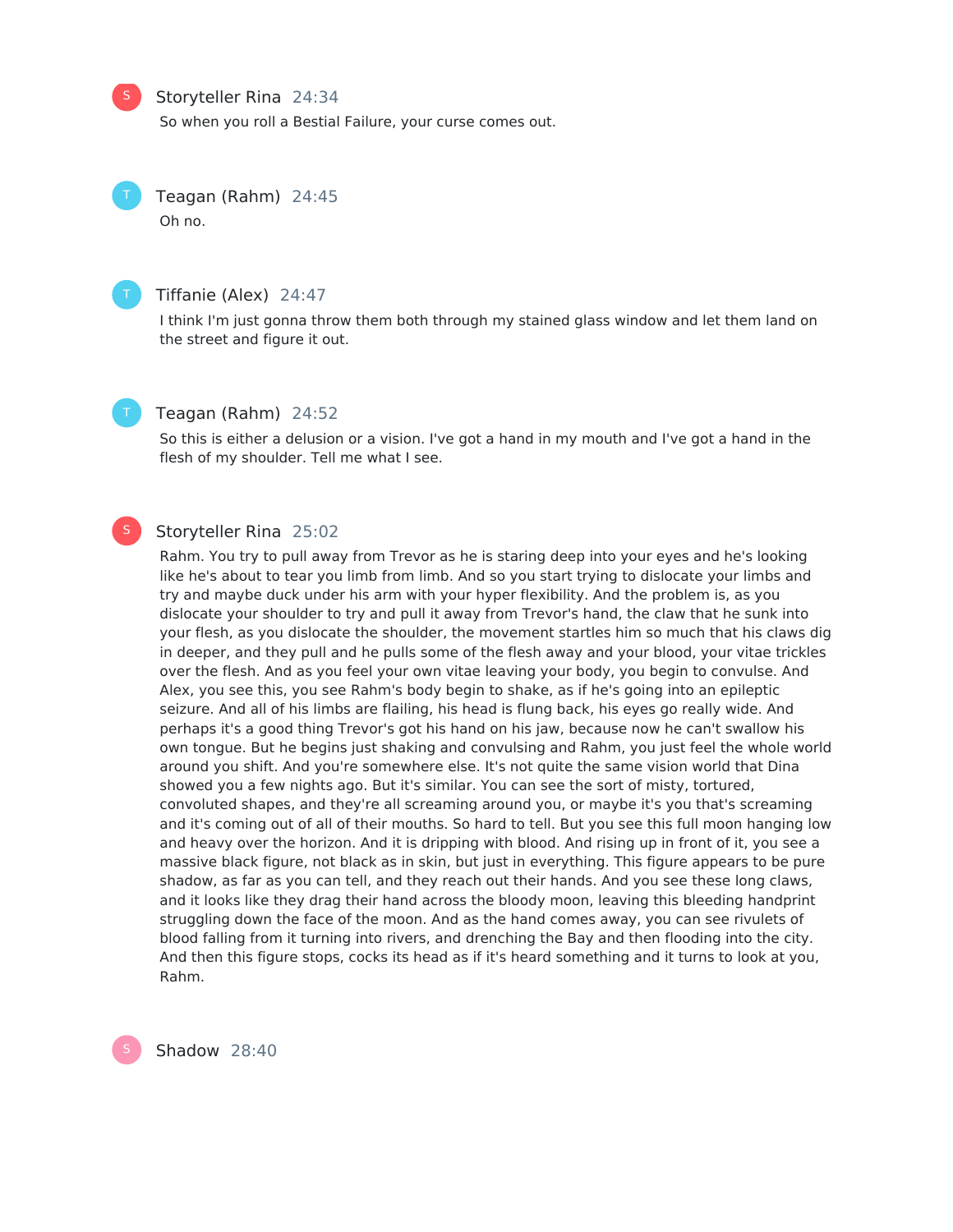Oh, there you are. Didn't your Sire teach you it's not polite to spy on your elders?

# S

# Storyteller Rina 28:46

And you just see these burning bright red eyes in this figure of shadow as it expands and expands to fill the San Francisco horizon, blotting out everything except for this hideous red moon with this bloody handprint dragged down it. And it says,



# Shadow 29:07

Oh no you don't.



# Storyteller Rina 29:10

And it flings its arm out towards you. And the blood comes flying at your face, and suddenly you're coated in this thick, heavy red blood. It's pouring down your face, down your body, it's swirling around your feet. It's dripping into your eyes, it's filling your nose, it's filling your mouth, your ears, everything and yet you can't stop hearing the screaming even though it's filling your ears with blood and it tastes horrible. What, oh God, what is this? And you hear this creature or whatever it is laughing.

# Shadow 29:50

I'll be seeing you, Rahm.



# Storyteller Rina 29:54

And you snap back into reality, if that's what it is, with Trevor holding on to you, and Alex standing there, and Alex, you see, you see Rahm's eyes shoot open, but he is still convulsing.



#### Tiffanie (Alex) 30:11

Once I see Rahm starting to convulse, I was gonna run up to Trevor and try and I mean, I know he's stronger than me, but hopefully the act of me trying to pull him off, you know, if I have to reach over Trevor and grab him in his nostrils and pull him back, you know, anything, you know, to like try and get him off of Rahm.



#### Storyteller Rina 30:36

So you run up and you grab ahold of Trevor's shoulder. And you see Rahm's eyes snap open as you do this, and you try to pull Trevor back and Trevor is startled by Rahm suddenly snapping back and the convulsions getting worse, and then also by you grabbing his shoulder. And so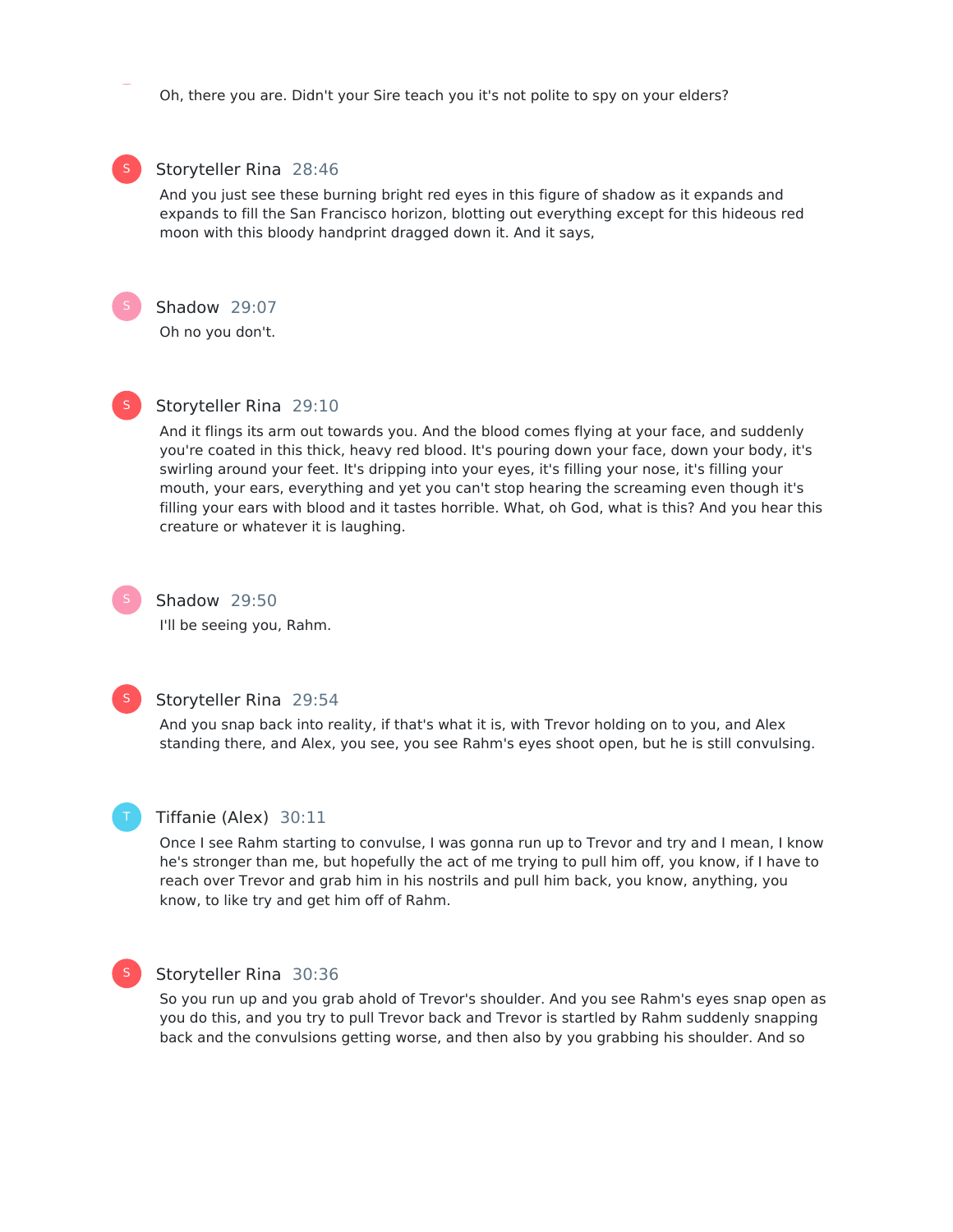without even thinking, he throws Rahm bodily across the room, and Rahm, you crash into the wall, and you feel your shoulder crack as you come to flung against the wall, your shoulder is hanging at a weird angle and not in the "I've dislocated my joint" kind of thing. But in the "I've shattered my collarbone" kind of way. And you're just sort of limply sitting there like a rag doll, head tilted, you've got vitae pouring down one shoulder from Trevor's claw marks, you have a broken collarbone on the other side. You still feel the bruising from his claws on your face. And you are absolutely completely shaken by whatever this vision was that you just had. And Rahm, I'd like you to roll me a d10.



Teagan (Rahm) 31:56

Absolutely. Well, it looks like I have rolled a 5.



#### Storyteller Rina 32:04

Ok, duly noted. Alright. You may continue.



# Tiffanie (Alex) 32:10

And I'm going to stomp over to Trevor and basically like, loom over him and tell him,



#### Alex 32:22

You owe me. You owe me everything. You have attacked somebody in my home. I have kept you safe. I have fed you. I have not told any of your associates about your condition. You owe me the name of this vampire.



#### Storyteller Rina 32:41

I think with the sudden shock of Rahm's seizure and everything that happened with that, it has snapped Trevor out of this sort of frenzy a bit enough where he just starts kind of, his eyes start shrinking back, his pupils start shrinking back, almost not quite to normal, but they're not filling his whole eyes anymore.



#### Trevor 33:03

I don't, I didn't, I don't know what came over me. I didn't mean... I didn't, I didn't... Ok, ok. Vampire. Frank McCoy, we call him Frankie. He's another Ventrue, ok? He's Ventrue. And he, he's with the, with the, with the San Francisco PD. And he was in line for Commissioner last I heard, but I don't know. I haven't heard from him since it was...it was...he couldn't be seen there. What is in my head? Oh God, what is in my head? Make it stop. Make it stop.

Storyteller Rina 34:03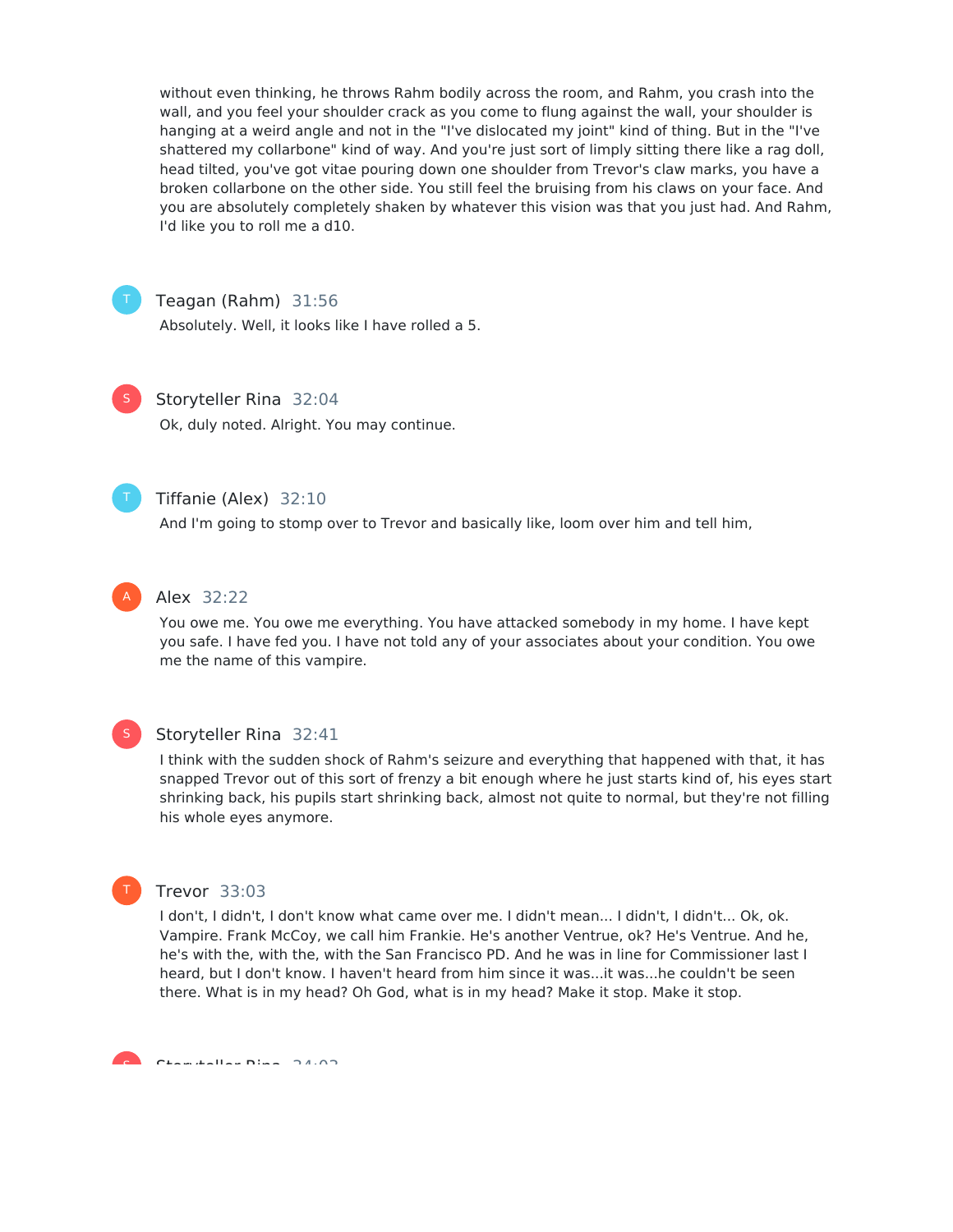# **Storyteller Rina 34:03**

And he just starts hitting himself in the forehead over and over with his fists.

A

S

#### Alex 34:08

Look, are there still some of those drugs at your club, then?



#### Trevor 34:14

Yeah. Should be. We were almost out and I haven't seen Eli because I've been here but we should have some or maybe he made a delivery while I've been gone. I don't know.



# Alex 34:25

Well, maybe we need to make a trip.



# Trevor 34:27

All of us?



**S** Storyteller Rina 34:29 He looks side-eyed over at Rahm.



Alex 34:32 Yes.





Rahm the Shaman 34:38 Ow. Ow. Yeah, I'm not okay, but yeah, I can, I can do it. I can.



Teagan (Rahm) 34:49 And then just like, like, crack their shoulder, trying to figure out if it can go back into place.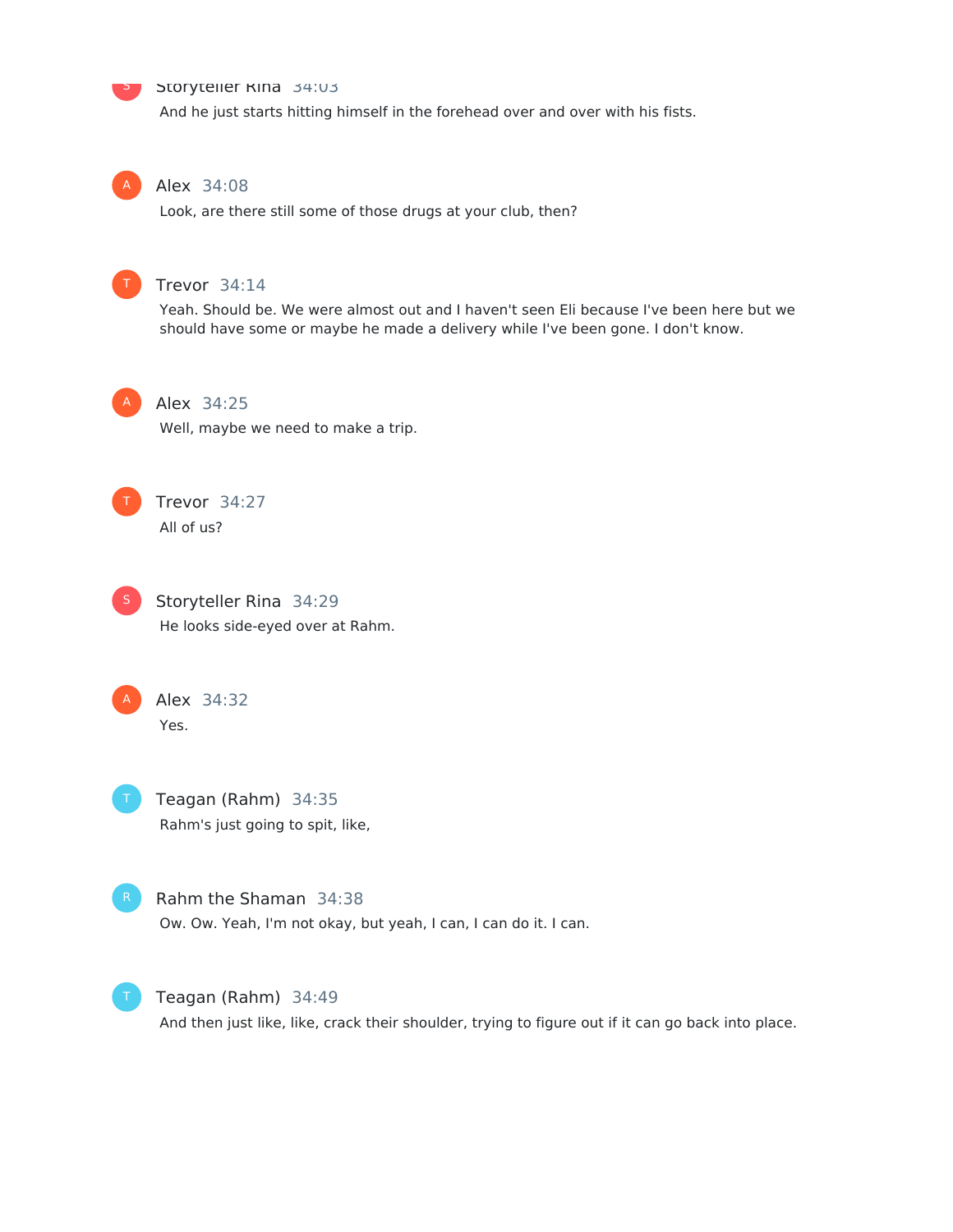

# Alex 35:02

We, we can't do it tonight. Anyways, it is too early or too late, depending how you look at it. We all have to rest. And Trevor, don't make me chain you to the floor.



Trevor 35:18

It might be better if you did.



Alex 35:20

That can be arranged.



Rahm the Shaman 35:22 Yeah, I like chains. Let's do chains.



# Alex 35:24

Rahm, why don't I have my driver take you home so you can take care of yourself, and I will pick you up tomorrow evening?



## Rahm the Shaman 35:36

Are you sure you're going to be... Are you sure you're going to be safe here with him?



#### Alex 35:43

We'll see. It's either that or we release him to the public.



#### Rahm the Shaman 35:47

Yeah, I can, I can see that going a couple of ways. Look, I don't mind staying. But if you want me out of here, I'll take it. I'll take the out. It's your choice.



# Storyteller Rina 35:56

Are you going to tell them about your vision? Are you keeping that to yourself?

Rahm the Chaman 35.50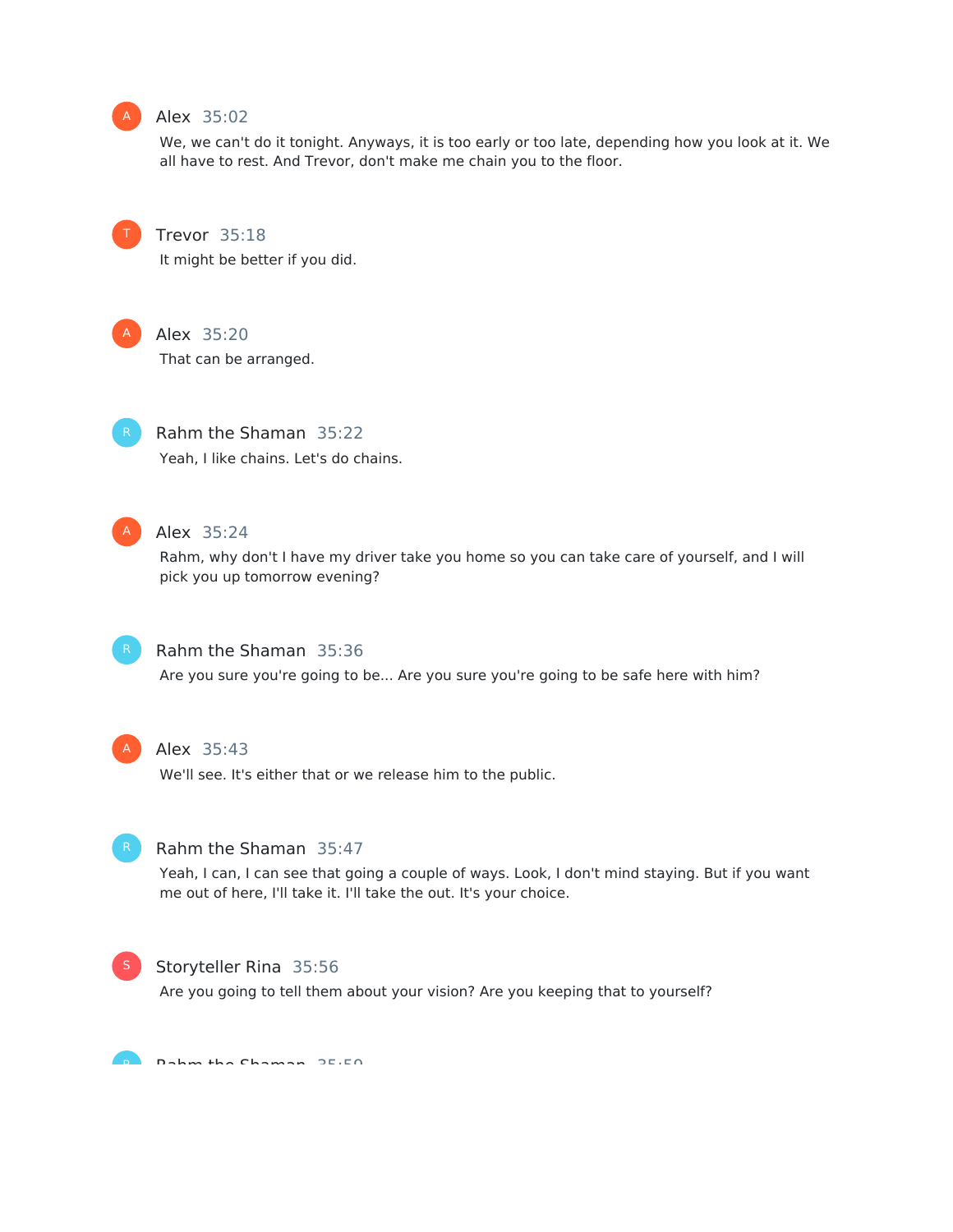

#### Rahm the Shaman 35:59

I don't know if it was the snapping or the pain, but when he was on me like that, I saw something. At least I saw someone. I...it was remember when we were at the bar. Remember Dina?



# Alex 36:22

Yeah.



# Rahm the Shaman 36:24

It was like that, but fuck, it was this void of a person, just without detail or color, but with long claws and red eyes. And they they said something. They, I think they, I think they saw me. I don't know. But you're not going to go chase down anybody by yourself right?



#### Alex 37:06

No. That would be foolish.



#### Rahm the Shaman 37:10

Well, ok. Well, I mean, you know, you know, when in the company of fools. Yeah, I think I'm gonna go.



# Alex 37:19

We have members of our coterie that can fight. I guarantee.



#### Rahm the Shaman 37:24

Wait, ok, hold on a second. Just like, I mean, I can fight. Like, it's just like, not what I you know. It's not my, it's not my forte.



# Alex 37:37

You're also not a Brujah.



# Rahm the Shaman 37:40

Yeah. Yeah, that's, that's true. Hey, do me a favor, though. Like, if you, if you talk to the others, like, I totally held my own on that. That would just be really, that'd be really fun. Great. And we got the name. And we did it. Yeah. Yeah.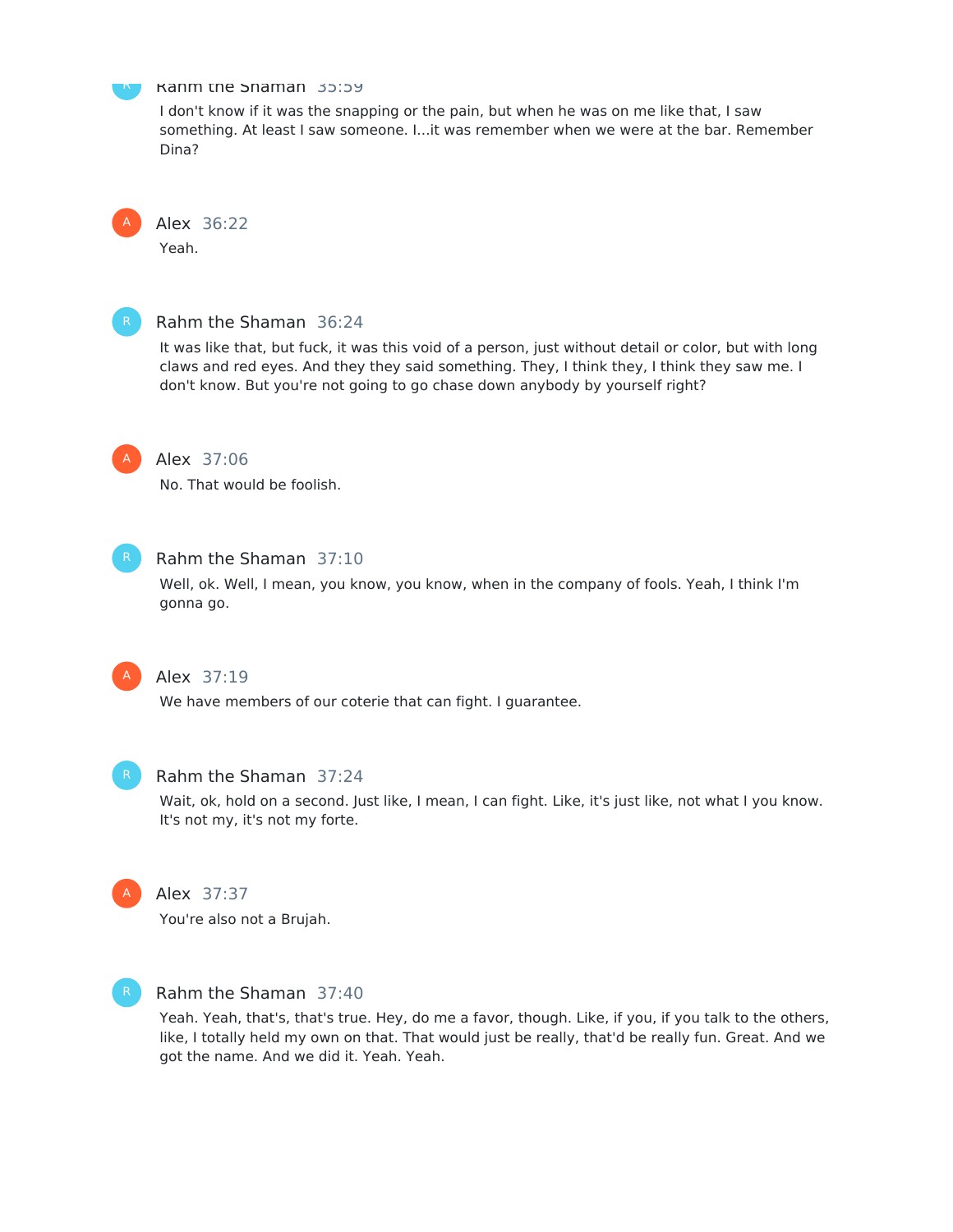

#### Teagan (Rahm) 38:09

And I just, I just spit out like a piece of like, my cheek lining that I bit through at some point.



# Rahm the Shaman 38:18

Yeah, yeah. Go Team Ralex! Yeah.

got the name. And we did it. Yeah. Yeah.



#### Storyteller Rina 38:25

So Rahm, this is very important. Did you or do you give Alex any of the imagery you saw in your vision? Do you give them the image of the moon and what happened with all of that?



#### Teagan (Rahm) 38:40

Oh, with the claws, the large claws through the blood moon and the gushing and the covering of blood. And the...yeah, I was contemplating having Rahmt vomit their last meal up at that moment. That was very visual. And the blood because, for one, the blood was nauseatingly bad tasting and foul tasting.



# Storyteller Rina 39:06

So Alex, Rahm tells you about what they saw with the moon and this claw hand being dragged through the blood. Give me...I want you to give me a roll here. So you're gonna give me Occult plus Intelligence to see if you make a connection.



# Tiffanie (Alex) 39:31 Sick. 6.



#### Storyteller Rina 39:33

Ok, yes, with 6 successes, and I believe three of them are 10s, is that correct?



Tiffanie (Alex) 39:39 That's what it looks like.



Storyteller Rina 39:40